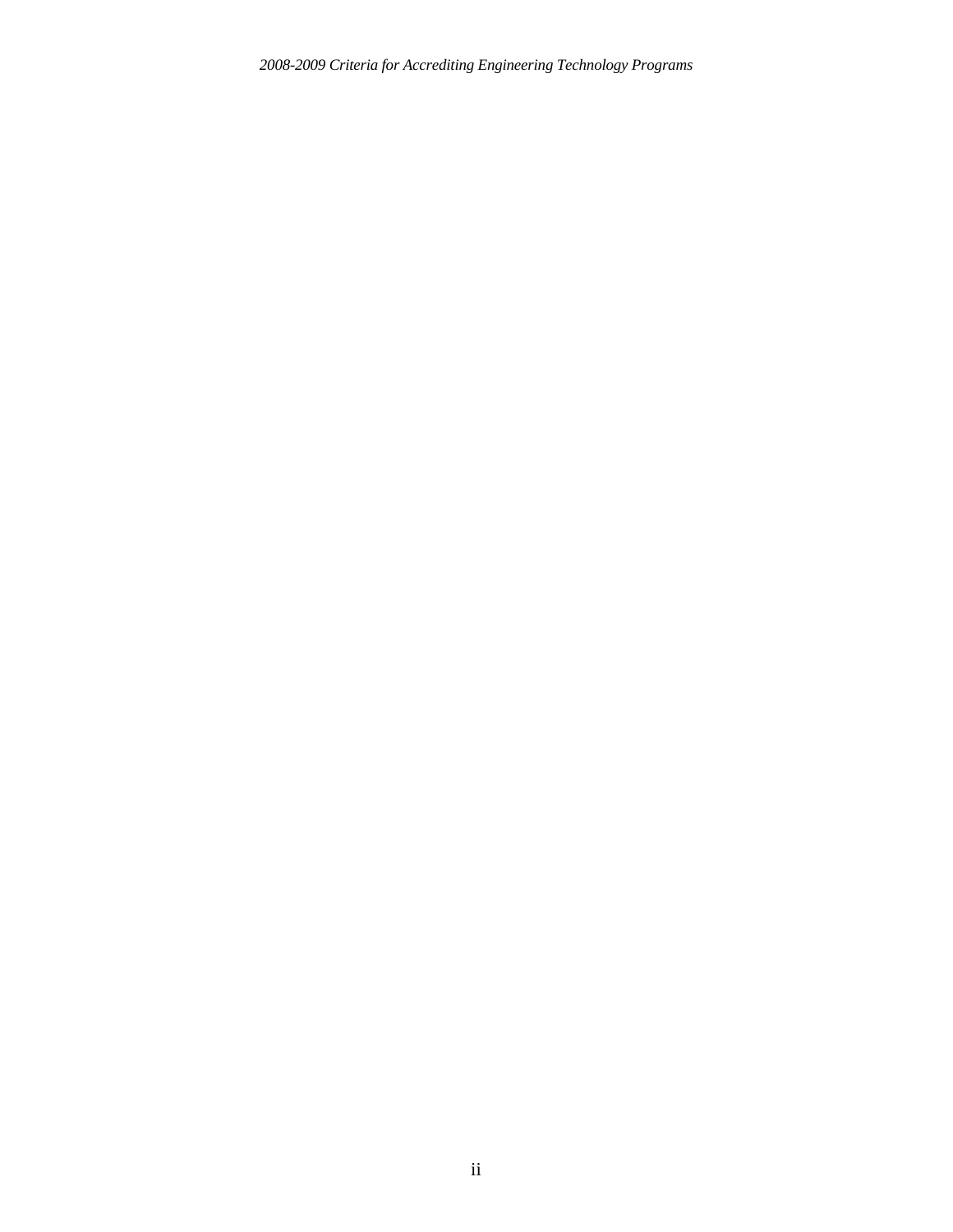# TABLE OF CONTENTS

Requests for further information about ABET, its accreditation process, or other activities may be addressed to the Accreditation Director, ABET, Inc., 111 Market Place, Suite 1050, Baltimore, MD 21202 or to accreditation@abet.org .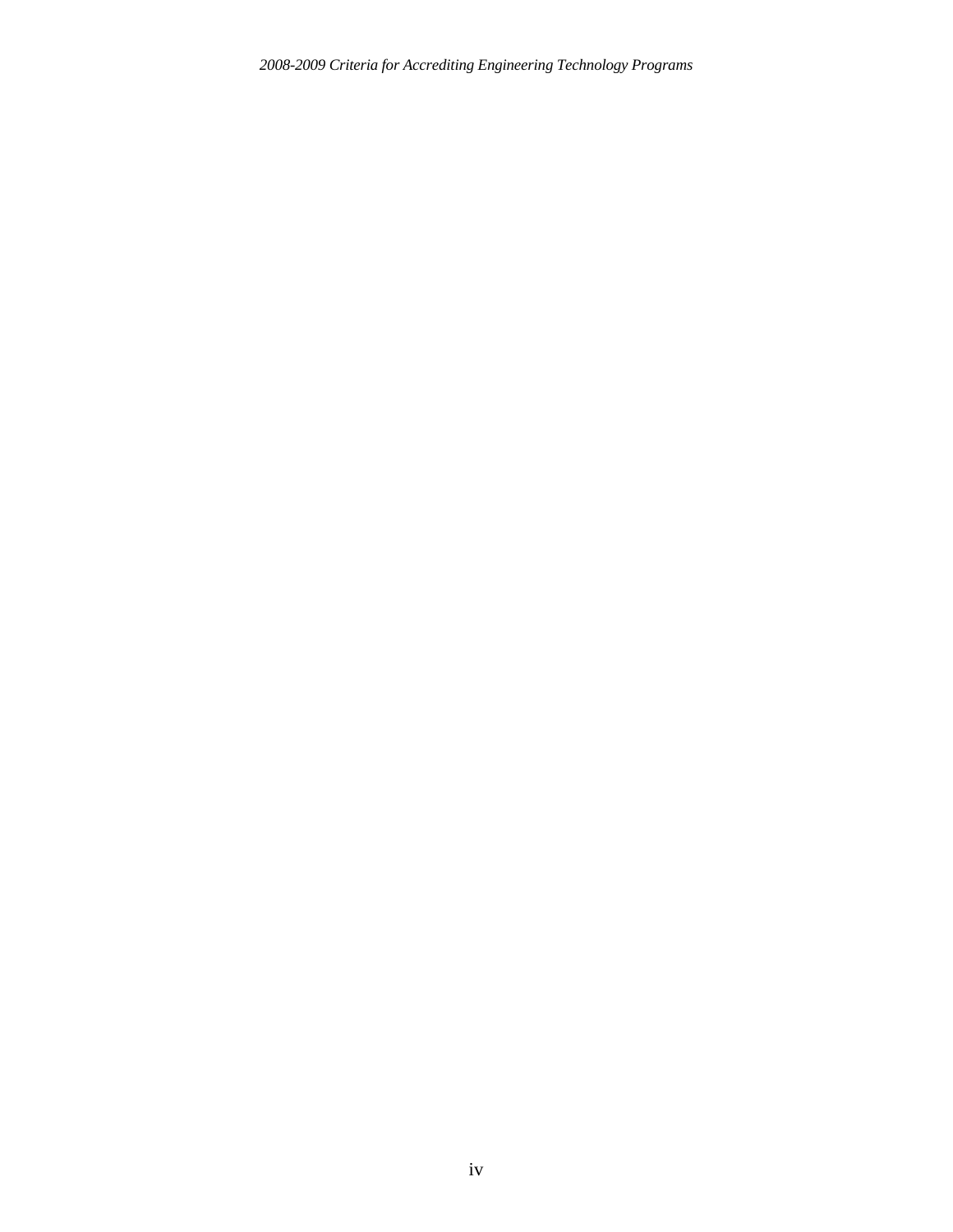# <span id="page-4-0"></span>**Criteria for Accrediting Engineering Technology Programs**

Effective for Evaluations during the 2008-2009 Accreditation Cycle

#### Definitions

(From Section II.D.1. of the ABET *Accreditation Policy and Procedure Manual*)

While ABET recognizes and supports the prerogative of institutions to use and adopt the terminology of their choice, it is necessary for ABET volunteers and staff to have a consistent understanding of terminology. With that purpose in mind, the Commissions will use the following basic definitions:

Program Educational Objectives – Program educational objectives are broad statements that describe the career and professional accomplishments that the program is preparing graduates to achieve.

Program Outcomes – Program outcomes are narrower statements that describe what students are expected to know and be able to do by the time of graduation. These relate to the skills, knowledge, and behaviors that students acquire in their matriculation through the program.

Assessment – Assessment is one or more processes that identify, collect, and prepare data to evaluate the achievement of program outcomes and program educational objectives.

Evaluation – Evaluation is one or more processes for interpreting the data and evidence accumulated through assessment practices. Evaluation determines the extent to which program outcomes or program educational objectives are being achieved, and results in decisions and actions to improve the program.

-----------------------------

It is the responsibility of the program seeking accreditation to demonstrate clearly that the program meets the following criteria.

# GENERAL CRITERIA

## **Criterion 1. Students**

The program must evaluate student performance, advise students regarding curricular and career matters, and monitor student's progress to foster their success in achieving program outcomes, thereby enabling them as graduates to attain program objectives.

The program must have and enforce policies for the acceptance of transfer students and for the validation of courses taken for credit elsewhere. The program must also have and enforce procedures to assure that all students meet all program requirements.

## **Criterion 2. Program Educational Objectives**

Each program must have in place:

- a. published program educational objectives that are consistent with the mission of the institution and applicable ABET criteria,
- b. a documented process by which the program educational objectives are determined and periodically evaluated based on the needs of constituencies served by the program, and
- c. an educational program, including a curriculum, that enables graduates to achieve the program educational objectives.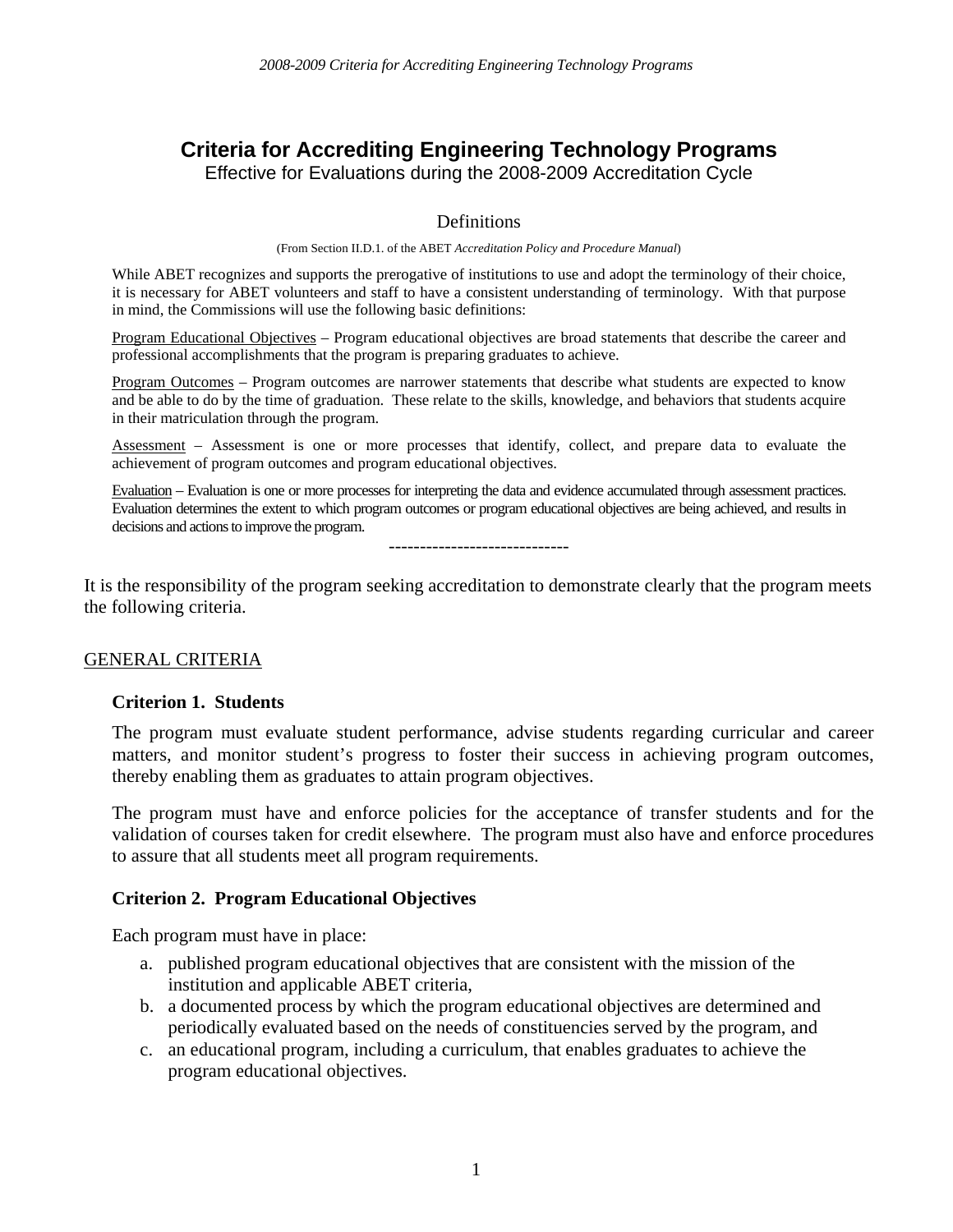# **Criterion 3. Program Outcomes**

Each program must demonstrate that graduates have:

- a. an appropriate mastery of the knowledge, techniques, skills, and modern tools of their disciplines
- b. an ability to apply current knowledge and adapt to emerging applications of mathematics, science, engineering, and technology
- c. an ability to conduct, analyze and interpret experiments, and apply experimental results to improve processes
- d. an ability to apply creativity in the design of systems, components, or processes appropriate to program educational objectives
- e. an ability to function effectively on teams
- f. an ability to identify, analyze and solve technical problems
- g. an ability to communicate effectively
- h. a recognition of the need for, and an ability to engage in lifelong learning
- i. an ability to understand professional, ethical and social responsibilities
- j. a respect for diversity and a knowledge of contemporary professional, societal and global issues
- k. a commitment to quality, timeliness, and continuous improvement

## **Criterion 4. Continuous Improvement**

The program must use a documented process incorporating relevant data to regularly assess its program educational objectives and program outcome, and to evaluate the extent to which they are being met. The results of these evaluations of program educational objectives and program outcomes must be used to effect continuous improvement of the program through a documented plan.

# **Criterion 5. Curriculum**

The program must provide an integrated educational experience that develops the ability of graduates to apply pertinent knowledge to solving problems in the engineering technology specialty. The orientation of the technical specialization must manifest itself through program educational objectives, faculty qualifications, program content, and business and industry guidance.

These criteria specify subject areas and minimum total credit hours essential to all engineering technology programs. The curriculum must appropriately and effectively develop these subject areas in support of program educational and institutional objectives.

Total Credits Baccalaureate programs must consist of a minimum of 124 semester hours or 186 quarter hours of credit. Associate degree programs must consist of a minimum of 64 semester hours or 96 quarter hours of credit.

Communications The communications content must develop the ability of graduates to:

- a. plan, organize, prepare, and deliver effective technical reports in written, oral, and other formats appropriate to the discipline and goals of the program
- b. incorporate communications skills throughout the technical content of the program
- c. utilize the appropriate technical literature and use it as a principal means of staying current in their chosen technology
- d. utilize the interpersonal skills required to work effectively in teams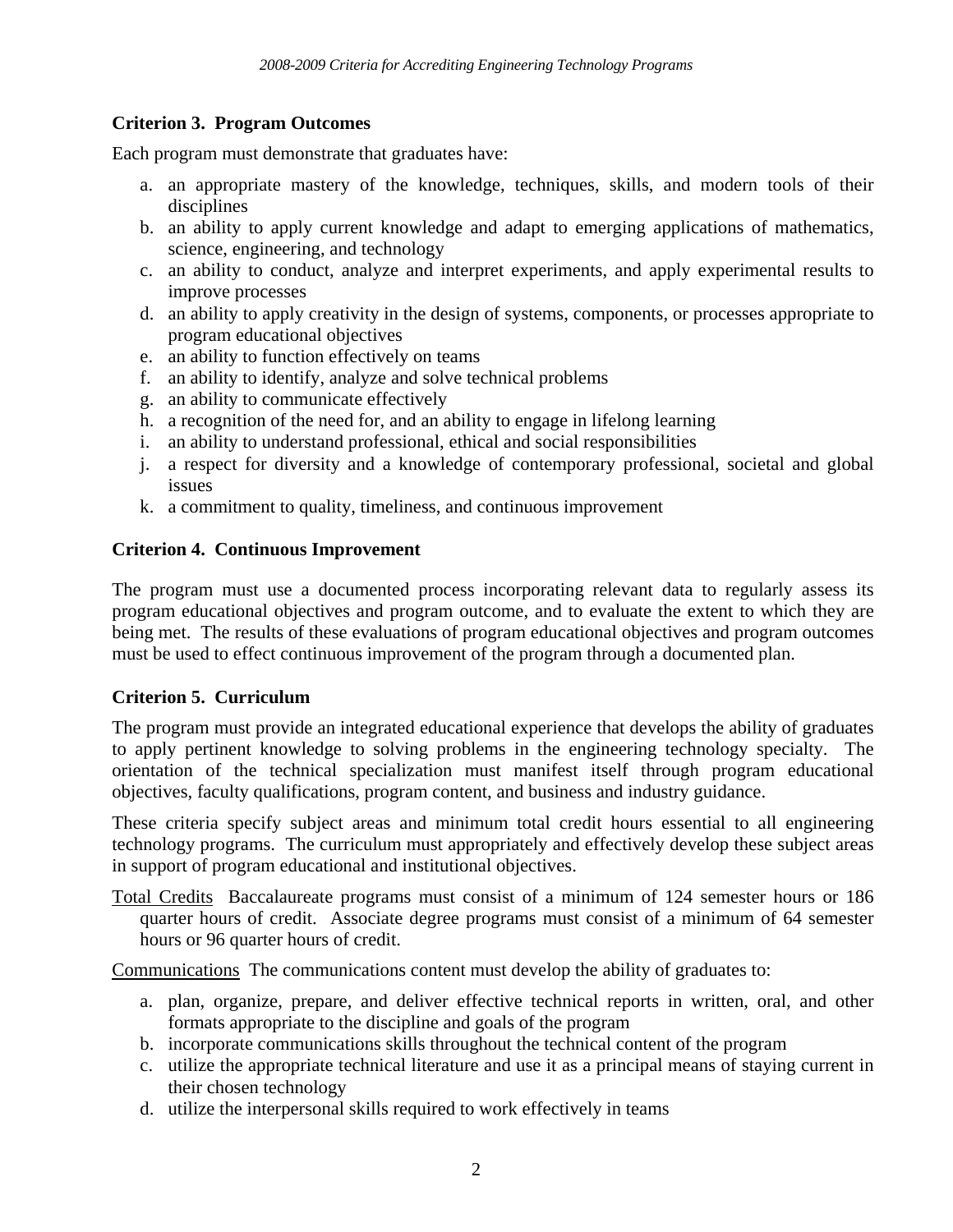- Mathematics The level and focus of the mathematics content must provide students with the skills to solve technical problems appropriate to the discipline and the program educational objectives. Algebra, trigonometry, and an introduction to mathematics above the level of algebra and trigonometry constitute the foundation mathematics for an associate degree program. Integral and differential calculus, or other appropriate mathematics above the level of algebra and trigonometry, constitutes the foundation mathematics for baccalaureate programs.
- Physical and Natural Science The basic science content can include physics, chemistry, or life and earth sciences that support program educational objectives. This component must include laboratory experiences which develop expertise in experimentation, observation, measurement, and documentation.
- Social Sciences and Humanities The social sciences and humanities content must support technical education by broadening student perspective and imparting an understanding of diversity and the global and societal impacts of technology.
- Technical Content The technical content of a program must focus on the applied aspects of science and engineering in that portion of the technological spectrum closest to product improvement, manufacturing, construction, and engineering operational functions. The technical content must develop the skills, knowledge, methods, procedures, and techniques associated with the technical discipline and appropriate to the goals of the program.

The technical content develops the depth of technical specialty and must represent at least 1/3 of the total credit hours for the program. In order to accommodate the essential mathematics, sciences, communications, and humanities components, the technical content is limited to no more than 2/3 the total credit hours for the program.

- a. The technical content of the curriculum consists of a technical core and the increasingly complex technical specialties found later in the curriculum. The technical core must provide the prerequisite foundation of knowledge necessary for the technical specialties.
- b. Laboratory activities must develop student competence in the use of analytical and measurement equipment common to the discipline and appropriate to the goals of the program.
- c. Technical courses must develop student knowledge and competence in the use of standard design practices, tools, techniques, and computer hardware and software appropriate to the discipline and goals of the program.
- d. Capstone or other integrating experiences must draw together diverse elements of the curriculum and develop student competence in focusing both technical and non-technical skills in solving problems.

Cooperative Education Cooperative education credit used to satisfy prescribed elements of these criteria must include an appropriate academic component evaluated by the program faculty.

# **Criterion 6. Faculty**

Overall competence of the faculty will be evaluated through such factors as formal education, balance of academic experience and professional practice, industrial experience, professional certification, teaching experience, teaching effectiveness, technical currency, scholarly activity, professional society participation, communication skills, extracurricular support for student activities, and similar attributes appropriate to the program educational objectives.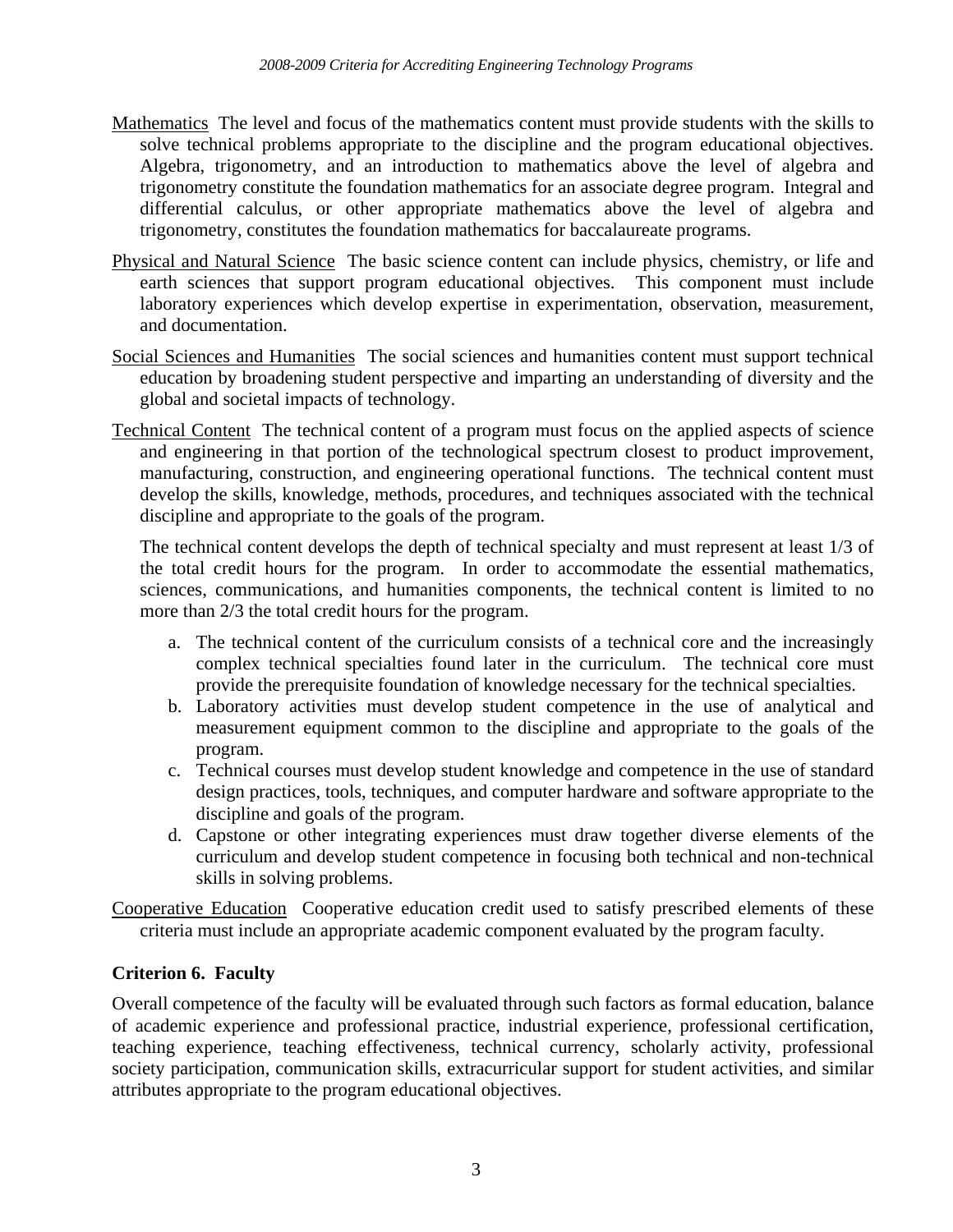Individual faculty members must have educational backgrounds, industrial experience, professional practice, communication skills, and technologically current knowledge that support the field of instruction and program educational objectives. Collectively, the faculty must be capable of providing students an appropriate breadth of perspective and effective instruction in the use of modern technical and non-technical methodologies in careers appropriate to the program educational objectives.

The program must have an effective professional development plan for its faculty.

The number of faculty members must be sufficient to provide program continuity, proper frequency of course offerings, appropriate levels of student-faculty interaction, and effective student advising and counseling.

Each program must have effective leadership through a full-time faculty member with defined leadership responsibilities for the program.

The program faculty must have sufficient responsibility and authority to define, revise, implement, and achieve program educational objectives.

# **Criterion 7. Facilities**

Adequate facilities and financial support must be provided for each program in the form of:

- a. suitable classrooms, laboratories, and associated equipment necessary to accomplish the program educational objectives in an atmosphere conducive to learning
- b. laboratory equipment characteristic of that encountered in the industry and practice served by the program
- c. modern computing equipment and software, characteristic of that encountered in the industry and professional practice served by the program
- d. Internet and information infrastructures, including electronic information repositories, equipment catalogs, professional technical publications, and manuals of industrial processes and practices adequate to support the educational objectives of the program and related scholarly activities of students and faculty

# **Criterion 8. Support**

# A. ADMINISTRATION

The administration must be effective in the:

- a. selection, supervision, and support of the faculty
- b. selection and supervision of the students
- c. operation of support facilities for faculty and students
- d. interpretation of the college to members of engineering and technical professions and the public

# B. INSTITUTIONAL SUPPORT

Institutional support must include:

- a. adequate financial resources and constructive leadership to assure the quality and continuity of the program
- b. resources sufficient to attract, retain, and provide for the continued professional development of a well-qualified faculty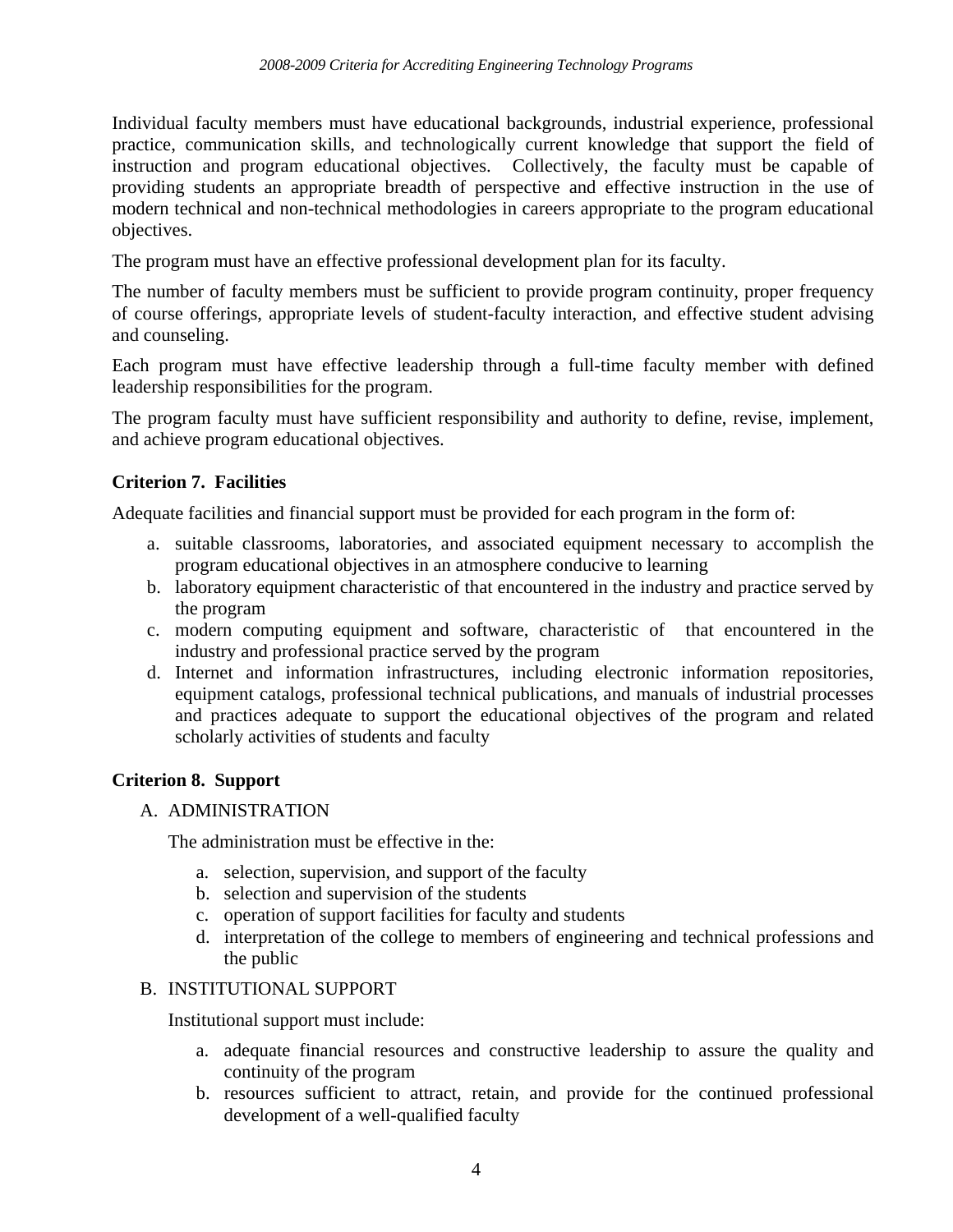- c. sufficient financial and human resources to acquire, maintain, update, and operate facilities and equipment appropriate for the program
- d.. services to assist students in finding employment upon graduation.

# C. PROGRAM ADVISEMENT

An advisory committee representing the organizations that employ graduates must be utilized to advise the program in establishing, achieving, and assessing its goals. The committee must periodically review program curricula and provide advisement on current and future needs of the technical fields in which graduates are employed.

# **Criterion 9. Program Criteria**

Where applicable, each program must satisfy program criteria that amplify these general criteria and provide the specifics needed for a given discipline. A program must satisfy all program criteria applicable to the technical specialties implied in the program title.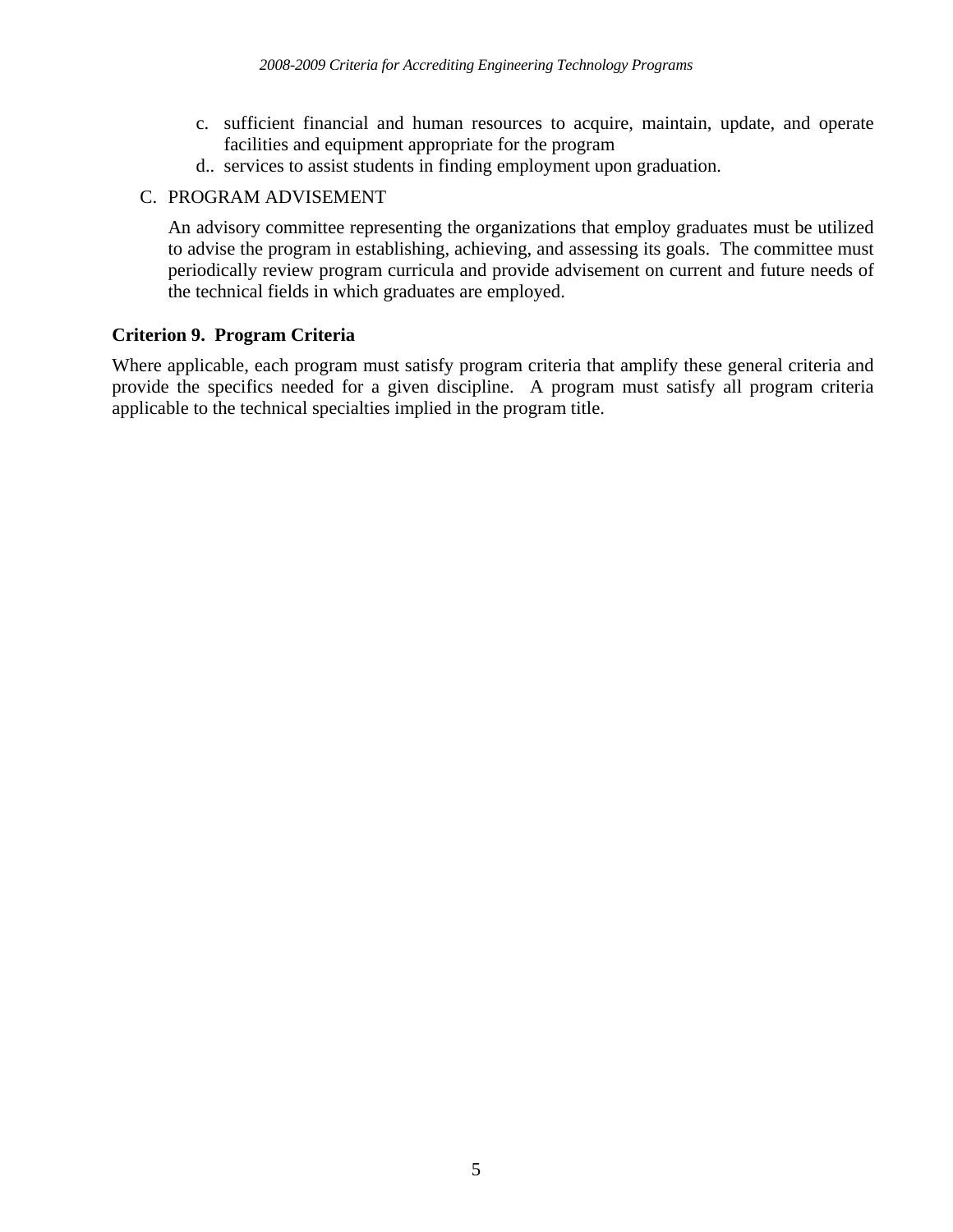*2008-2009 Criteria for Accrediting Engineering Technology Programs*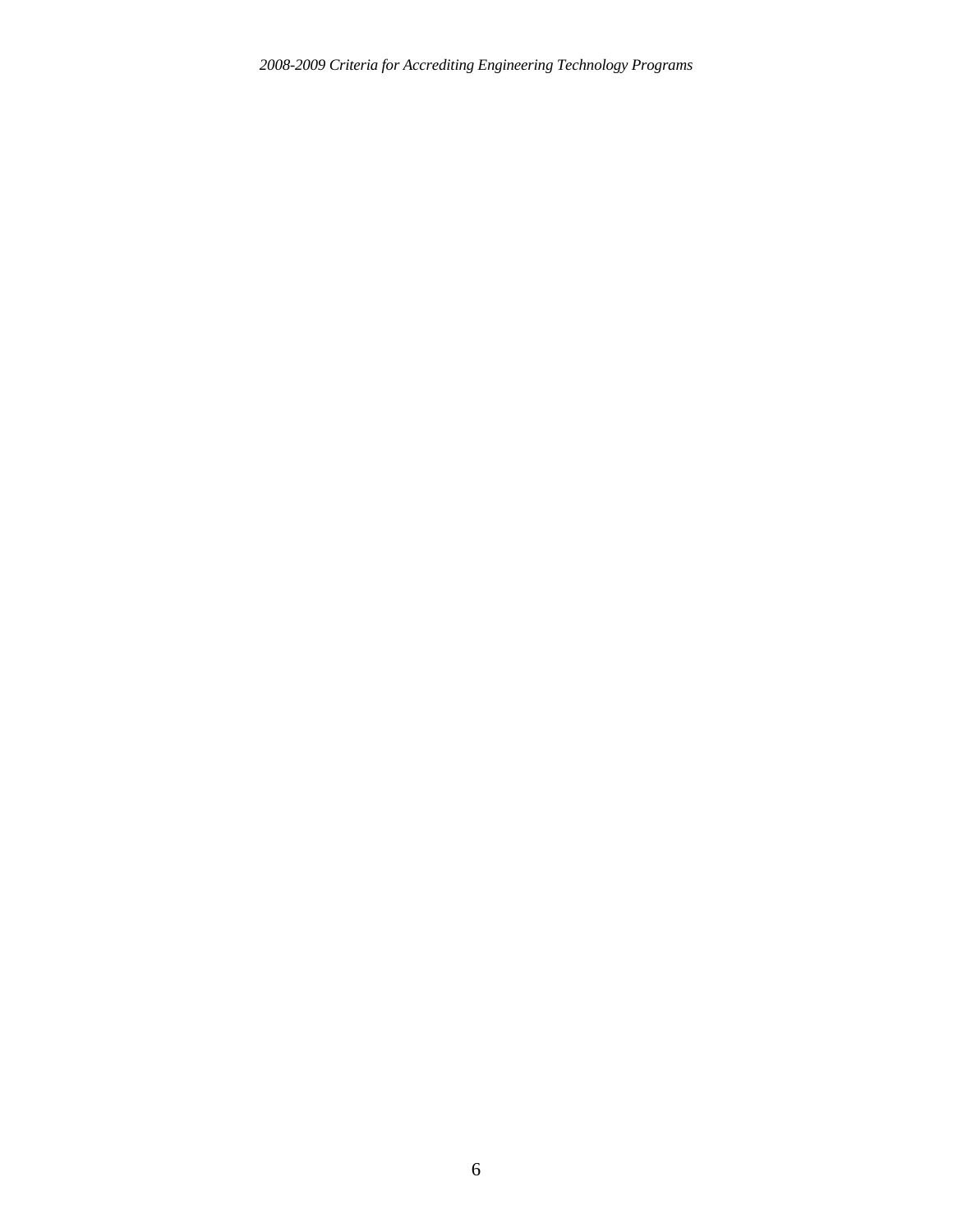# PROGRAM CRITERIA

## <span id="page-10-0"></span>PROGRAM CRITERIA FOR AERONAUTICAL ENGINEERING TECHNOLOGY AND SIMILARLY NAMED PROGRAMS Lead Society: American Institute of Aeronautics and Astronautics

## **Applicability**

These program criteria apply to engineering technology programs that include aeronautical and similar modifiers in their titles.

#### **Objectives**

An accreditable program in Aeronautical Engineering Technology will prepare graduates with knowledge, problem solving ability, and hands-on skills to enter careers in the design, installation, manufacturing, testing, evaluation, technical sales, or maintenance of aeronautical/aerospace systems. Level and scope of career preparation will depend on the degree level and specific program orientation. Graduates of associate degree programs typically have strengths in specifying, installing, fabricating, testing, documenting, operating, selling, or maintaining basic support and manufacturing practices for aeronautical/aerospace vehicle and component support. Baccalaureate degree graduates typically have strengths in the analysis, applied design, development, implementation, or oversight of more advanced aeronautical/aerospace systems and process.

#### **Outcomes**

Each program must demonstrate that the technical, scientific, and managerial areas of expertise developed by graduates are appropriate to the technical orientation and goals of that program. Much of aeronautical/aerospace engineering technology involves the translation of engineering ideas and concepts into functioning vehicles, engines, and components. It is anticipated that the fundamental experiential skills may incorporate portions of the approved FAA Airframe and Powerplant curriculum.

Associate degree programs must demonstrate that graduates can apply the following principles to the specification, installation, fabrication, test, operation, sales, or documentation of basic aeronautical/aerospace systems:

- a. Technical expertise in a minimum of three subject areas chosen from: engineering materials, applied structures, applied mechanics, applied aerodynamics, applied propulsion, and fundamentals of electricity.
- b. Technical expertise in assembly and support processes, industry standards, regulations and documentation, and computer-aided engineering graphics with added technical depth in at least one of these areas.
- c. Expertise in applied physics having an emphasis in applied mechanics and other technical topics in physics appropriate to the program objectives.

Baccalaureate degree programs must demonstrate that graduates can apply the following concepts to the analysis, development, implementation, or oversight of aeronautical/aerospace systems and processes:

- a. Technical expertise in engineering materials, statics, strength of materials, applied aerodynamics, applied propulsion, and either electrical power or electronics.
- b. Technical expertise having added depth in a minimum of three subject areas chosen from: manufacturing processes, vehicle design and modification, engineering materials, electro-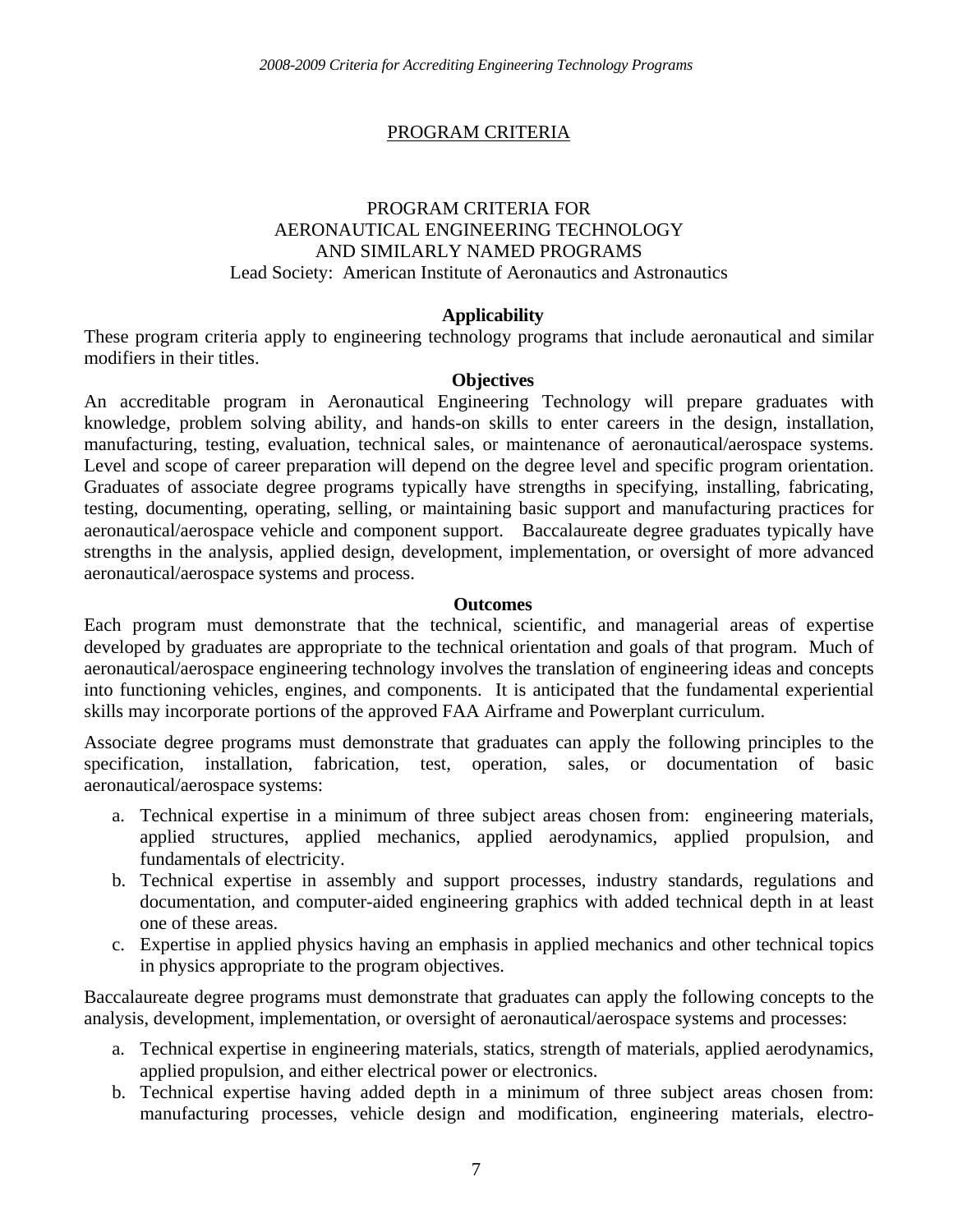<span id="page-11-0"></span>mechanical devices and controls, industrial operations, and systems engineering including the appreciation of the engineering design cycle and the system life cycle relating to the manufacture and maintenance of aeronautical/aerospace vehicles and their components.

c. Expertise in applied physics having an emphasis in applied mechanics, plus added technical topics in physics and other science principles appropriate to the program objectives.

## PROGRAM CRITERIA FOR

# AIR CONDITIONING, REFRIGERATING, HEATING AND VENTILATING ENGINEERING TECHNOLOGY

## AND SIMILARLY NAMED PROGRAMS

Lead Society: American Society of Heating, Refrigeration and Air-Conditioning Engineers

#### **Applicability**

These program criteria apply to engineering technology programs that include air conditioning, HVAC, refrigerating, heating, or ventilating and similar modifiers in their titles.

#### **Objective**

An accreditable program in Air Conditioning, Refrigerating, Heating and Ventilating Engineering Technology will prepare graduates with the technical and managerial skills necessary to enter careers in the design, application installation, manufacturing, operation, marketing and maintenance of heating, ventilating, air-conditioning, and refrigeration (HVAC&R) systems. Graduates of associate degree programs typically have competence in air-conditioning processes, heating/cooling load calculations, ventilation principles, pipe and duct design, system controls, system components, heating, refrigeration, economic analysis and computerized energy evaluation methods. Baccalaureate degree graduates are well prepared for design and development of complex systems complementing and expanding on lower division work.

#### **Outcomes**

Graduates of associate degree programs must demonstrate knowledge and hands-on competence appropriate to the goals of the program in:

- a. utilizing air-conditioning processes, heating and cooling load calculations, ventilation principles, pipe and duct design, system controls, system components, heating, refrigeration, economic analysis, and computerized energy evaluation methods in system design.
- b. applying mathematics, physics or chemistry, thermodynamics, psychrometrics, and fluid mechanics to HVAC&R systems

Graduates of baccalaureate degree programs must demonstrate, in addition to outcomes expected of associate degree graduates, the ability to:

- a. analyze and design complex HVAC&R systems.
- b. apply project management to HVAC&R systems.
- c. apply economic analysis and computerized energy evaluation methods to HVAC&R systems.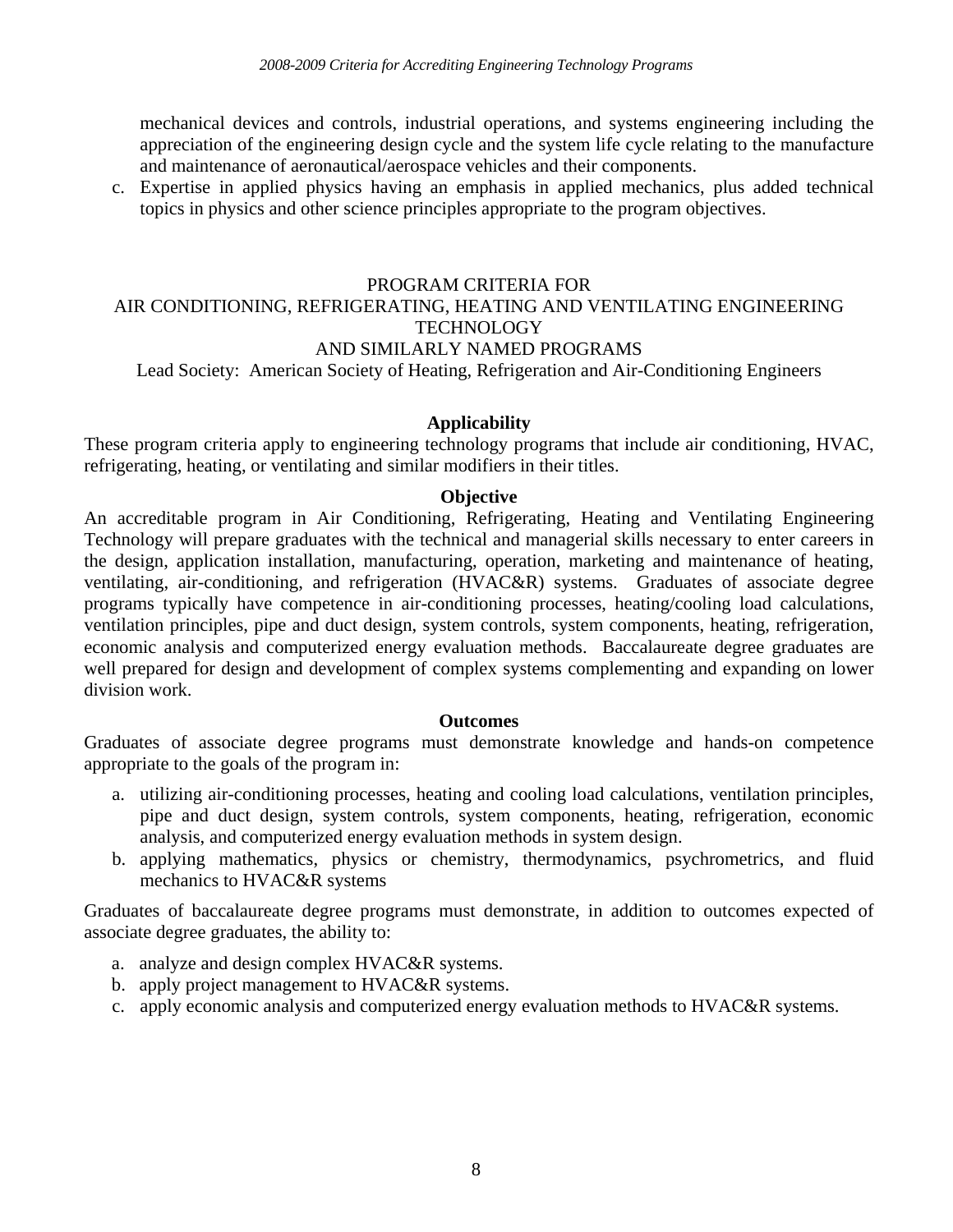# PROGRAM CRITERIA FOR ARCHITECTURAL ENGINEERING TECHNOLOGY AND SIMILARLY NAMED PROGRAMS Lead Society: American Society of Civil Engineers

## **Applicability**

<span id="page-12-0"></span>These program criteria apply to engineering technology programs that include architectural and similar modifiers in their title.

#### **Objective**

An accreditable program in Architectural Engineering Technology will prepare graduates with the technical and managerial skills necessary to enter careers in the planning, design, construction, operation or maintenance of the built environment. Graduates of associate degree programs typically have strengths in their knowledge of the building, testing, operation, and maintenance of building systems with the ability to produce and utilize basic construction documents and perform basic analysis and design of system components, whereas baccalaureate degree graduates are prepared to analyze and design systems, specify project methods and materials, perform cost estimates and analyses, and manage technical activities in support of architectural projects.

#### **Outcomes**

Associate degree programs must demonstrate that graduates are capable of:

- a. employing concepts of architectural theory and design in a design environment;
- b. utilizing modern instruments, methods and techniques to produce A/E documents and presentations;
- c. conducting standardized field and laboratory testing on construction materials;
- d. utilizing modern instruments and research techniques for site development and building layout;
- e. determining forces and stresses in elementary structural systems;
- f. estimating material quantities for technical projects;
- g. calculating basic loads and demands in mechanical and electrical systems;
- h. utilizing codes, contracts and specifications in design, construction and inspection activities; and
- i. employing productivity software to solve technical problems;

Baccalaureate degree programs must demonstrate that graduates, in addition to the competencies above, are capable of:

- a. creating, utilizing and presenting design, construction, and operations documents;
- b. performing economic analyses and cost estimates related to design, construction, and maintenance of building systems in the architectural engineering technical specialties;
- c. selecting appropriate materials and practices for building construction;
- d. applying principles of construction law and ethics in architectural practice;
- e. applying basic technical design concepts to the solution of architectural problems involving architectural history, theory and design; codes, contracts and specifications; electrical and mechanical systems, environmental control systems, plumbing and fire protection; site development; structures, material behavior, foundations; construction administration, planning and scheduling; and
- f. performing standard analysis and design in at least one recognized technical specialty within architectural engineering technology that is appropriate to the goals of the program.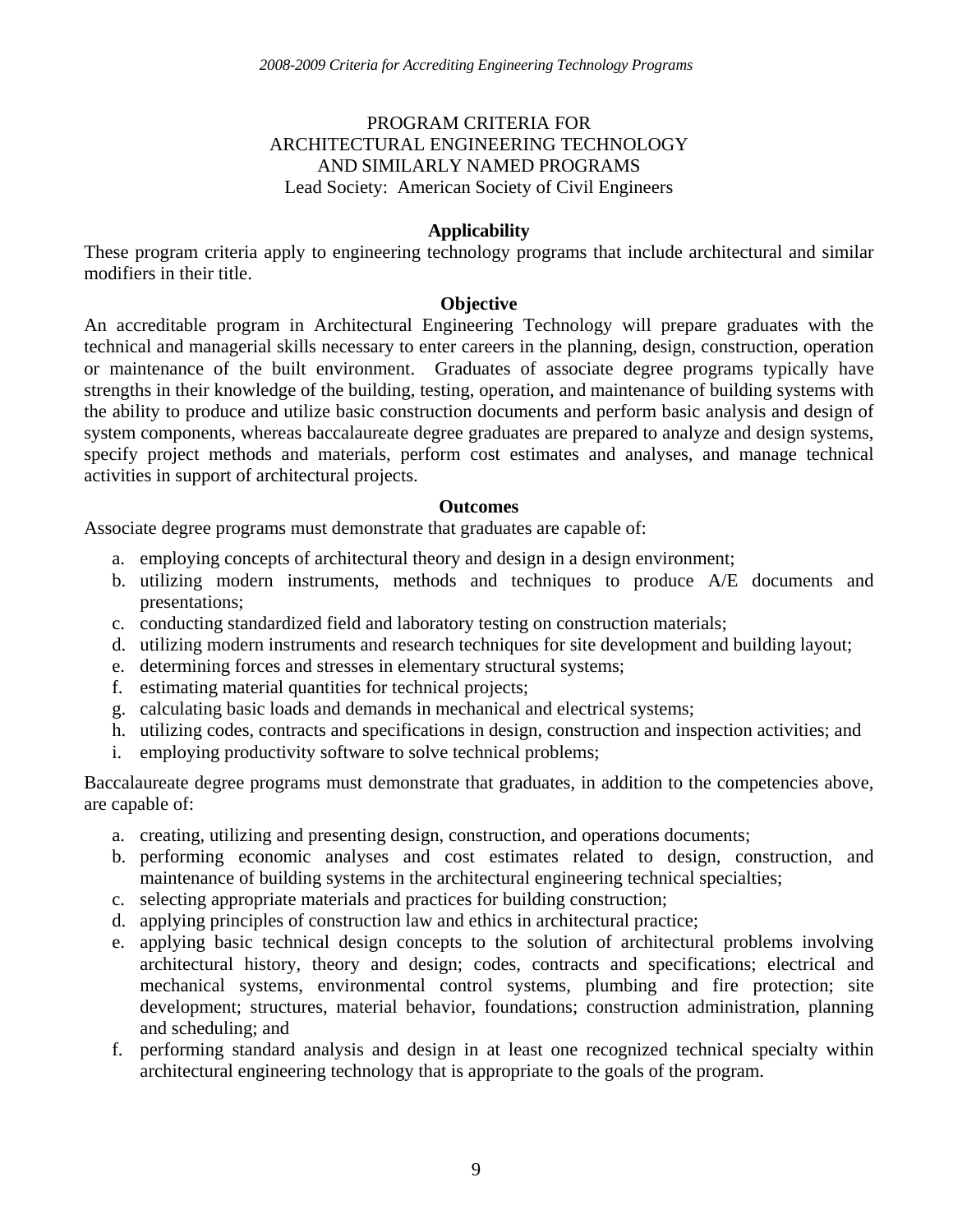## PROGRAM CRITERIA FOR AUTOMOTIVE ENGINEERING TECHNOLOGY AND SIMILARLY NAMED PROGRAMS Lead Society: SAE, International

#### **Applicability**

<span id="page-13-0"></span>These program criteria apply to engineering technology programs that include automotive and similar modifiers in their title. The term "automotive" refers to land, sea, air, or space mobility.

#### **Objective**

An accreditable program will prepare graduates with technical and managerial skills necessary to enter careers in design, manufacturing, marketing, operation, and maintenance in the field of automotive engineering technology. Graduates of associate degree programs are expected to have strengths in their knowledge of operations, maintenance, and manufacturing, while baccalaureate degree graduates are expected to be prepared for design and management in the automotive field.

#### **Outcomes**

The nature and level of proficiency demonstrated by graduates in the outcomes prescribed below must be appropriate to the program objectives.

The field of automotive engineering technology is dependent on the application of computers in analysis, design, manufacturing, and operation of facilities. The program must demonstrate that graduates are competent in the application of computer technologies commonly used in industry, governmental service, and private practice associated with land, sea, air, and space mobility.

Graduates must demonstrate proficiency in the application of probability and statistics to the solution of problems related to land, sea, air, and space mobility.

In the field of automotive engineering technology, management and technology are often inextricably intertwined. The program must demonstrate that graduates have acquired the ability to apply modern and effective management skills in identification and investigation of problems, analysis of data, synthesis and implementation of solutions, and operations of facilities related to land, sea, air, and space mobility.

The program must demonstrate that graduates have a working knowledge of the design, manufacture, and maintenance of major subsystems and technologies associated with land, sea, air, and space mobility.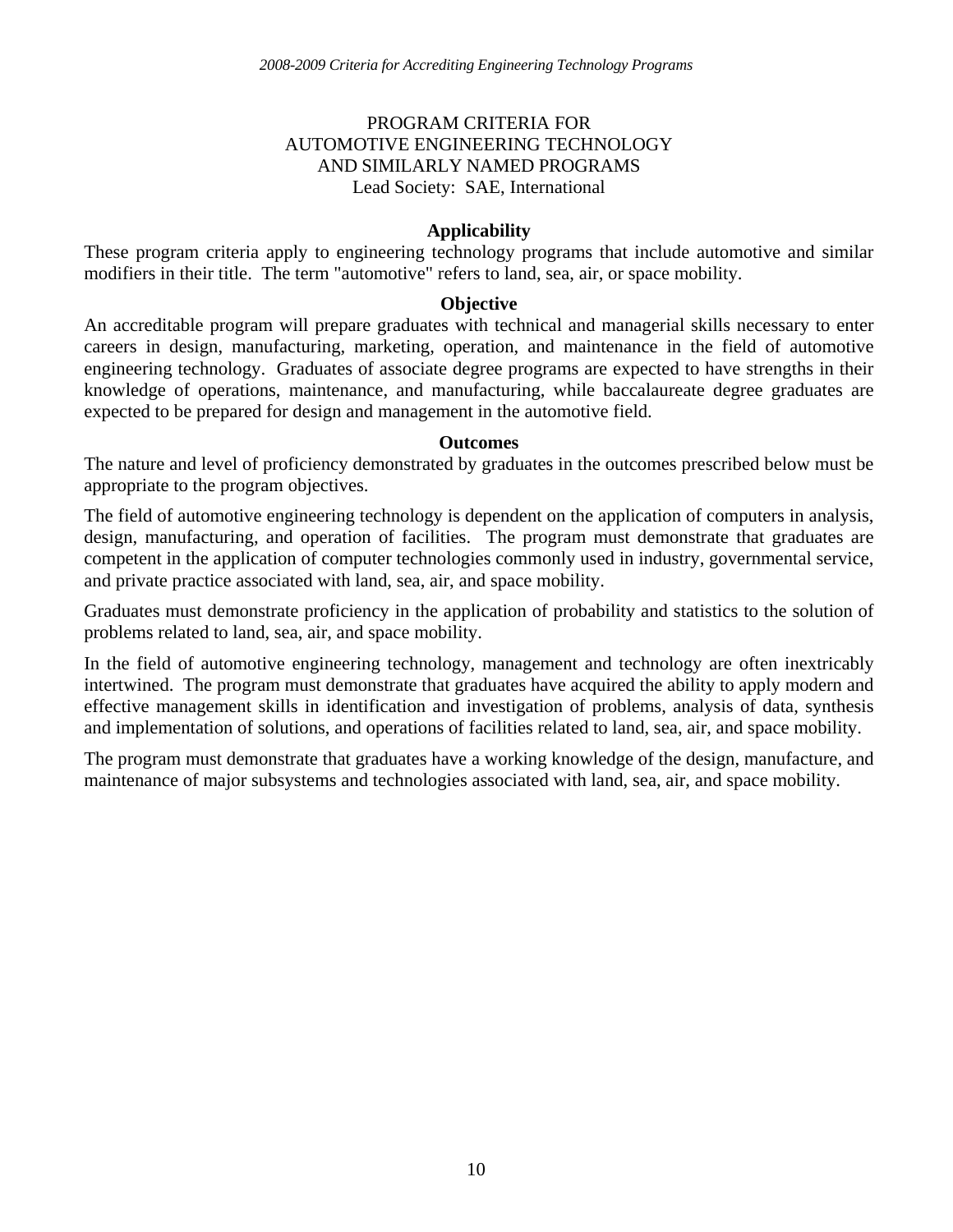## PROGRAM CRITERIA FOR BIOENGINEERING TECHNOLOGY AND SIMILARLY NAMED PROGRAMS Lead Society: Biomedical Engineering Society

Cooperating Societies: American Institute of Chemical Engineers,

<span id="page-14-0"></span>American Society of Agricultural and Biological Engineers, American Society of Mechanical Engineers, Institute of Electrical and Electronics Engineers, and National Institute of Ceramic Engineers

## **Applicability**

These program criteria apply to engineering technology programs that include bioengineering, biomedical, medical electronics, biomedical equipment and similar modifiers in their titles.

#### **Objective**

An accreditable program in Bioengineering Technology will prepare graduates with the technical skills necessary to enter careers in the design, application, installation, operation and/or maintenance of biomedical equipment. Graduates of associate degree programs typically have strengths in the building, testing, operation, and maintenance of existing biomedical equipment or systems, whereas baccalaureate degree graduates are well prepared for development and implementation of biomedical equipment or systems.

#### **Outcomes**

Graduates of associate degree programs must demonstrate knowledge and hands-on competence appropriate to the goals of the program in:

- a. the application of circuit analysis and design, analog and digital electronics, microcomputers, bioengineering systems, and safety in the building, testing, operation, and maintenance of biomedical equipment.
- b. the applications of physics, chemistry, and biological sciences to building, testing, operation, and maintenance of biomedical equipment in a rigorous mathematical environment at or above the level of algebra and trigonometry.

In addition to the above, graduates of baccalaureate degree programs must demonstrate:

- a. the ability to analyze, design, and implement bioengineering systems.
- b. the ability to utilize statistics/probability, transform methods, discrete mathematics, or applied differential equations in support of bioengineering systems.

# PROGRAM CRITERIA FOR CHEMICAL ENGINEERING TECHNOLOGY AND SIMILARLY NAMED PROGRAMS

Lead Society: American Institute of Chemical Engineers

## **Applicability**

These program criteria apply to engineering technology programs which include chemical and similar modifiers in their titles.

#### **Objective**

An accreditable program will prepare graduates with the technical and managerial skills necessary to enter careers in design, manufacturing, marketing, operation, and maintenance in the field of chemical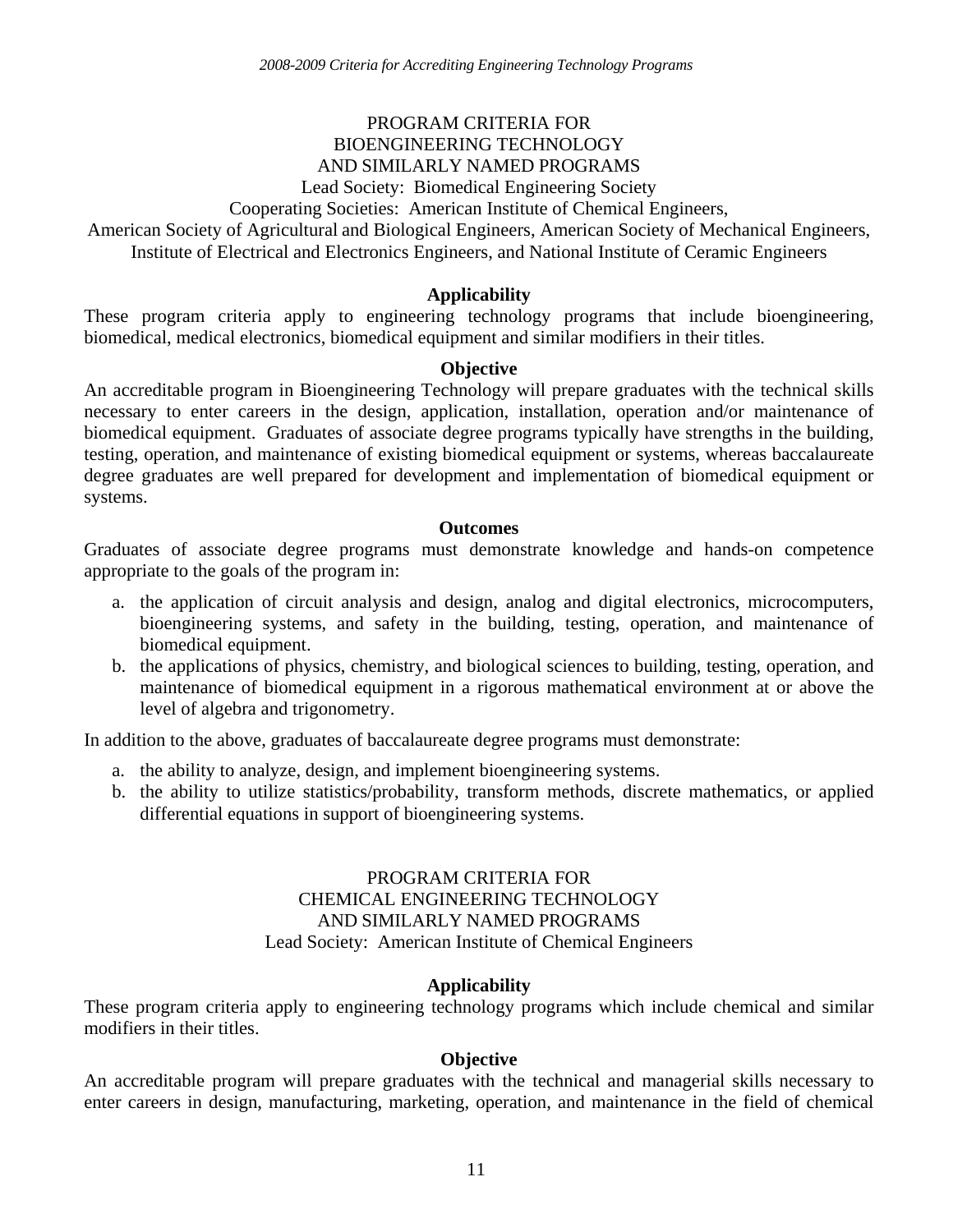<span id="page-15-0"></span>engineering technology. Graduates of baccalaureate degree programs typically have strengths in their knowledge of laboratory applications, design, technical service and supervision. Graduates of associate degree programs typically have strengths in their knowledge of operations, maintenance, and manufacturing.

## **Outcomes**

The field of chemical engineering technology is dependent upon the application of chemistry in an industrial setting. The program must demonstrate that graduates have a working knowledge and ability to solve technical problems by the industrial application of inorganic chemistry, organic chemistry, analytical chemistry; physics, and process stoichiometry. The program must also demonstrate that graduates of the baccalaureate program possess a deeper and broader knowledge which enables them to solve technical and managerial problems of a more complex nature than those expected of graduates of associate degree programs.

In the field of chemical engineering technology, the operation of chemical processes is extremely important. The program must demonstrate that graduates have the ability to apply:

- a. The concepts of chemical engineering unit operations such as mass transfer, heat transfer, distillation, and evaporation to the design, operation, and maintenance of chemical processes,
- b. The principles of thermodynamics; process control and instrumentation, computer applications, and materials science to the design, operation, and maintenance of chemical processes.

The nature and level of proficiency must be appropriate to the program objectives.

In the field of chemical engineering technology, the various fields of the chemical sciences and the operation of industrial chemical process equipment are often inextricably intertwined. The program must demonstrate that graduates have the ability to operate, test, and check out chemical process equipment in accordance with appropriate safety, health and environmental considerations and regulations.

# PROGRAM CRITERIA FOR CIVIL ENGINEERING TECHNOLOGY AND SIMILARLY NAMED PROGRAMS Lead Society: American Society of Civil Engineers

# **Applicability**

These program criteria apply to engineering technology programs that include civil and similar modifiers in their title.

## **Objective**

An accreditable program in Civil Engineering Technology will prepare graduates with the technical and managerial skills necessary to enter careers in the planning, design, construction, operation or maintenance of the built environment and global infrastructure. Graduates of associate degree programs typically have strengths in their knowledge of the building, testing, operation, and maintenance of infrastructure with the ability to produce and utilize basic construction documents and perform basic analysis and design of system components, whereas baccalaureate degree graduates are prepared to analyze and design systems, specify project methods and materials, perform cost estimates and analyses, and manage technical activities in support of civil projects.

## **Outcomes**

Associate degree programs must demonstrate that graduates are capable of: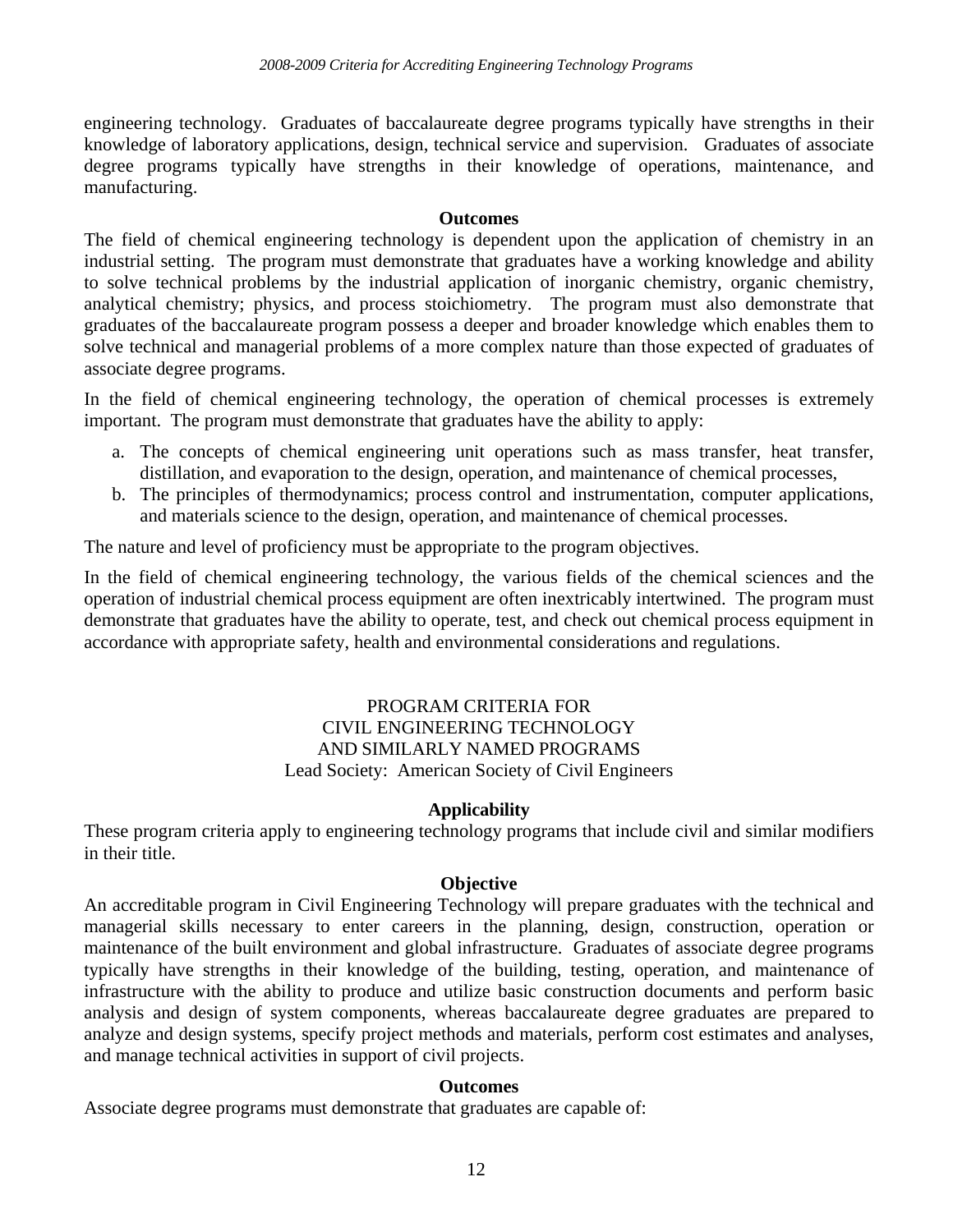- <span id="page-16-0"></span>a. utilizing graphic techniques to produce engineering documents;
- b. conducting standardized field and laboratory testing on civil engineering materials;
- c. utilizing modern surveying methods for land measurement and/or construction layout;
- d. determining forces and stresses in elementary structural systems;
- e. estimating material quantities for technical projects; and
- f. employing productivity software to solve technical problems.

Baccalaureate degree programs must demonstrate that graduates, in addition to the competencies above, are capable of:

- a. planning and preparing design and construction documents, such as specifications, contracts, change orders, engineering drawings, and construction schedules;
- b. performing economic analyses and cost estimates related to design, construction, operations and maintenance of systems in the civil technical specialties;
- c. selecting appropriate engineering materials and practices;
- d. applying basic technical concepts to the solution of civil problems involving hydraulics, hydrology, geotechnics, structures, material behavior, transportation systems, and water and wastewater systems; and
- e. performing standard analysis and design in at least three of the recognized technical specialties within civil engineering technology that are appropriate to the goals of the program.

## PROGRAM CRITERIA FOR COMPUTER ENGINEERING TECHNOLOGY AND SIMILARLY NAMED PROGRAMS Lead Society: Institute of Electrical and Electronics Engineers Cooperating Society: Institute of Industrial Engineers

## **Applicability**

These program criteria apply to engineering technology programs that include computer and similar modifiers in their titles.

## **Objective**

An accreditable program in Computer Engineering Technology will prepare graduates with the technical and managerial skills necessary to enter careers in the design, application, installation, operation, and/or maintenance of computer systems. Graduates of associate degree programs typically have strengths in the building, testing, operation, and maintenance of existing computer systems and their associated software systems, whereas baccalaureate degree graduates are well prepared for development and implementation of computer systems.

## **Outcomes**

Graduates of associate degree programs must demonstrate knowledge and hands-on competence appropriate to the goals of the program in:

- a. the application of electric circuits, computer programming, associated software applications, analog and digital electronics, microcomputers, operating systems, and local area networks to the building, testing, operation, and maintenance of computer systems and associated software systems.
- b. the applications of physics or chemistry to computer systems in a rigorous mathematical environment at or above the level of algebra and trigonometry.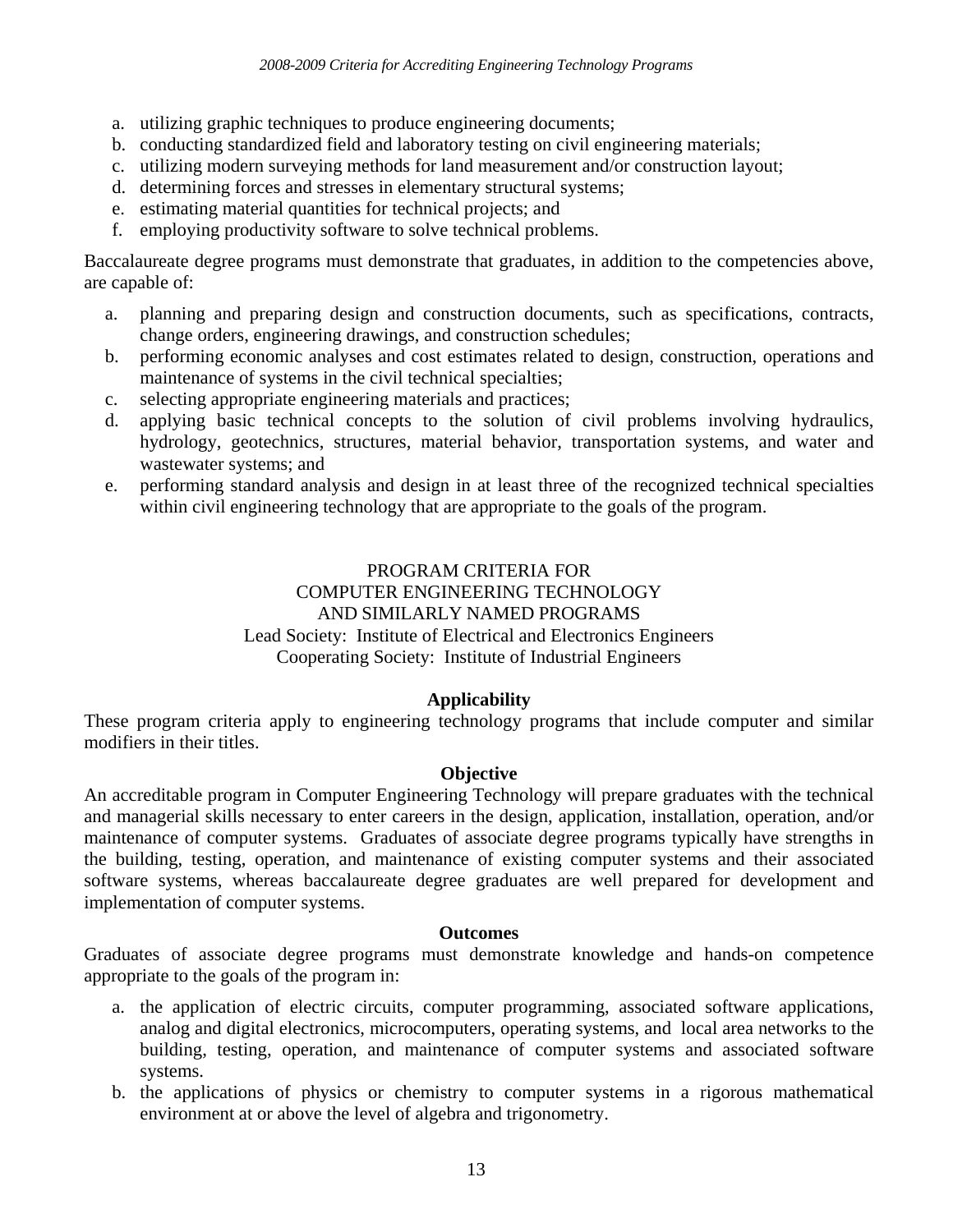<span id="page-17-0"></span>In addition to the above, graduates of baccalaureate degree programs must demonstrate:

- a. the ability to analyze, design, and implement hardware and software computer systems.
- b. the ability to apply project management techniques to computer systems.
- c. the ability to utilize statistics/probability, transform methods, discrete mathematics, or applied differential equations in support of computer systems and networks.

## PROGRAM CRITERIA FOR CONSTRUCTION ENGINEERING TECHNOLOGY AND SIMILARLY NAMED PROGRAMS Lead Society: American Society of Civil Engineers

# **Applicability**

These program criteria apply to engineering technology programs that include construction and similar modifiers in their title.

## **Objective**

An accreditable program in Construction Engineering Technology will prepare graduates with the technical skills necessary to enter careers in construction, operation and/or maintenance of the built environment and global infrastructure. Graduates of associate degree programs typically have strengths in the building, testing, operation, and maintenance of buildings and infrastructure with ability to utilize basic construction documents to participate in construction activities, whereas baccalaureate degree graduates are prepared to specify project methods and materials, perform cost estimates and analyses, and manage construction activities.

## **Outcomes**

Associate degree programs must demonstrate that graduates are capable of:

- a. utilizing modern instruments, methods and techniques to implement construction contracts, documents, and codes;
- b. evaluating materials and methods for construction projects;
- c. utilizing modern surveying methods for construction layout;
- d. determining forces and stresses in elementary structural systems;
- e. estimating material quantities and costs; and
- f. employing productivity software to solve technical problems.

Baccalaureate degree programs must demonstrate that graduates, in addition to the competencies above, are capable of:

- a. producing and utilizing design, construction, and operations documents;
- b. performing economic analyses and cost estimates related to design, construction, and maintenance of systems in the construction technical specialties;
- c. selecting appropriate construction materials and practices;
- d. applying principles of construction law and ethics;
- e. applying basic technical concepts to the solution of construction problems involving hydraulics and hydrology, geotechnics, structures, construction scheduling and management, and construction safety; and
- f. performing standard analysis and design in at least one recognized technical specialty within construction engineering technology that is appropriate to the goals of the program.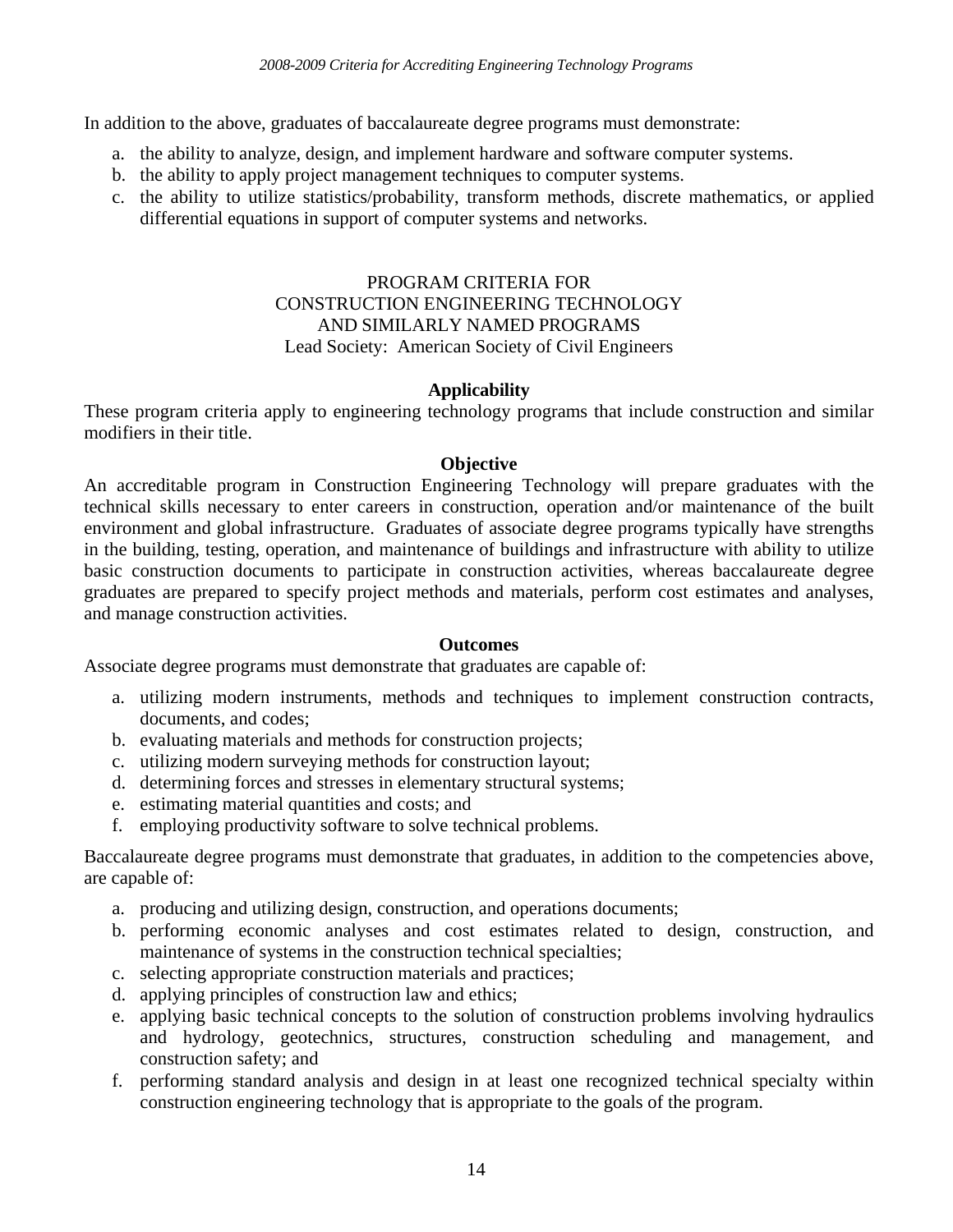# <span id="page-18-0"></span>PROGRAM CRITERIA FOR DRAFTING/DESIGN ENGINEERING TECHNOLOGY (MECHANICAL) AND SIMILARLY NAMED PROGRAMS Lead Society: American Society of Mechanical Engineers Cooperating Society: Society of Manufacturing Engineers

## **Applicability**

These program criteria apply to engineering technology programs with an emphasis on mechanical components and systems, that include drafting/design and similar modifiers in their titles.

## **Objective**

An accreditable program in Drafting/Design Engineering Technology will prepare graduates with knowledge, problem solving ability, and hands on skills to enter careers in drafting and basic design of mechanical components and systems. Graduates of associate degree programs shall have competency in drafting, including at least one commercial CAD software package appropriate to the program objectives. Baccalaureate degree graduates are prepared with the knowledge, skills, and abilities to enter careers in applied mechanical design.

#### **Outcomes**

Graduates of associate degree programs must demonstrate knowledge and technical competency appropriate to the objectives of the program in:

- a. engineering materials, applied mechanics, and manufacturing methods.
- b. applied drafting practice emphasizing mechanical components and systems, as well as fundamentals of descriptive geometry, orthographic projection, sectioning, tolerancing and dimensioning, and basic computer aided drafting and design with technical depth in at least one of these areas.
- c. the application of physics and engineering materials having an emphasis in applied mechanics, or in-depth application of physics having emphasis in mechanical components and design.

Graduates of baccalaureate degree programs, in addition to outcomes required of associate degree graduates, must demonstrate competency in the application of manuals, handbooks, material and/or equipment specifications, and related software in advanced drafting/design. Competency in the application of current codes and standards must be demonstrated with open-ended design experiences that integrate materials, manufacturing, design analysis, or graphics. Understanding of concepts relating to the environmental and economic impacts of design must also be demonstrated. Graduates must also demonstrate competency in:

- a. design of machine elements, advanced drafting including current three dimensional computer representations as related to mechanical design, and manufacturing methods. Advanced proficiency must be demonstrated in at least three drafting / design related areas, consistent with the technical orientation of the program.
- b. the in-depth application of physics and engineering materials having emphasis in drafting, manufacturing, and design of mechanical components.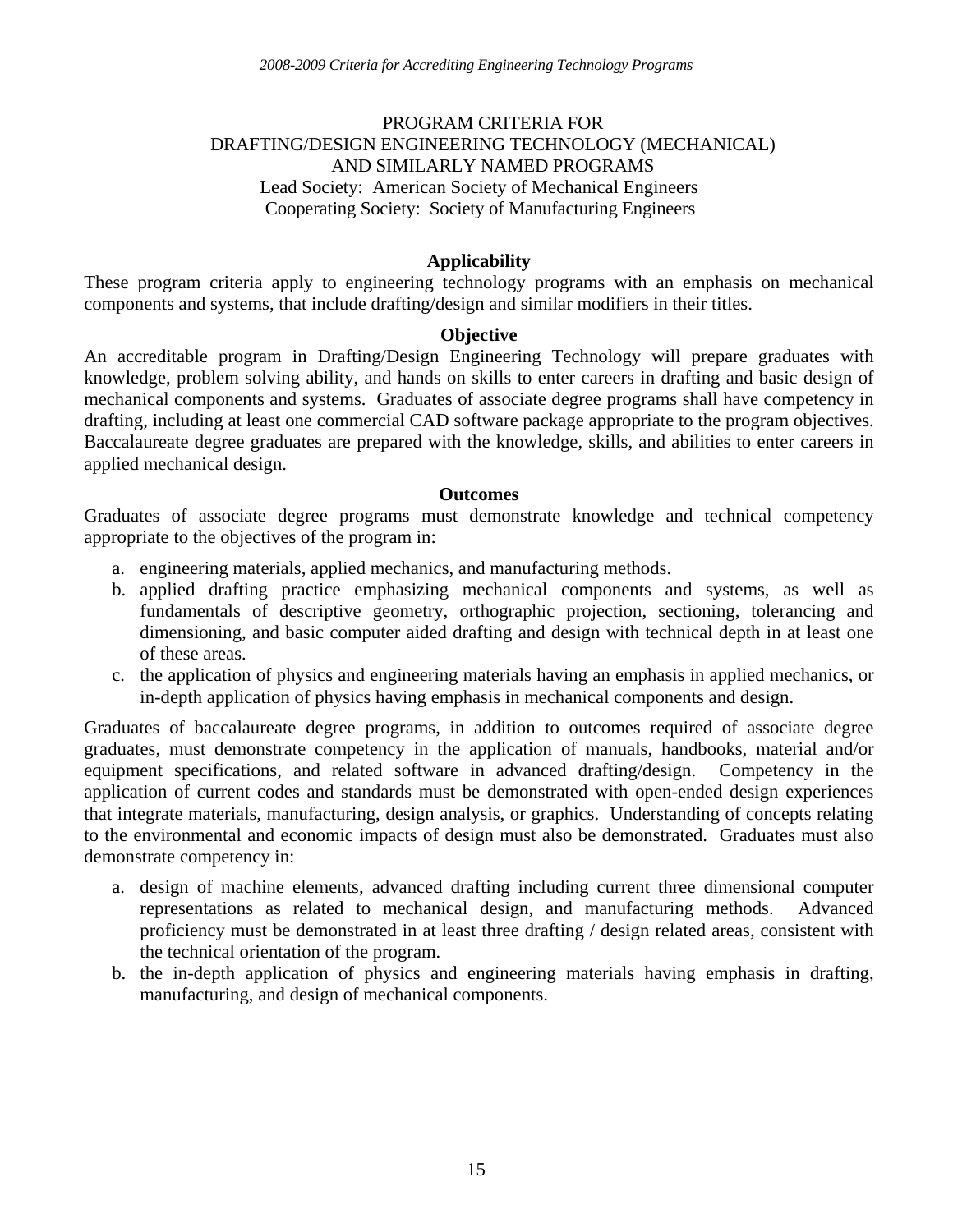## <span id="page-19-0"></span>PROGRAM CRITERIA FOR ELECTRICAL/ELECTRONIC(S) ENGINEERING TECHNOLOGY AND SIMILARLY NAMED PROGRAMS Lead Society: Institute of Electrical and Electronics Engineers

## **Applicability**

These program criteria apply to engineering technology programs that include electrical or electronic(s) and similar modifiers in their titles.

## **Objective**

An accreditable program in Electrical/Electronic(s) Engineering Technology will prepare graduates with the technical and managerial skills necessary to enter careers in the design, application, installation, manufacturing, operation and/or maintenance of electrical/electronic(s) systems. Graduates of associate degree programs typically have strengths in the building, testing, operation, and maintenance of existing electrical systems, whereas baccalaureate degree graduates are well prepared for development and implementation of electrical/electronic(s) systems.

#### **Outcomes**

Graduates of associate degree programs must demonstrate knowledge and hands-on competence appropriate to the goals of the program in:

- a. the application of circuit analysis and design, computer programming, associated software, analog and digital electronics, and microcomputers to the building, testing, operation, and maintenance of electrical/electronic(s) systems.
- b. the applications of physics or chemistry to electrical/electronic(s) circuits in a rigorous mathematical environment at or above the level of algebra and trigonometry.

Given the breadth of technical expertise involved with electrical systems, and the unique objectives of individual programs, some baccalaureate programs may focus on preparing graduates with in-depth but narrow expertise, while other programs may choose to prepare graduates with expertise in a broad spectrum of the field. Therefore, the depth and breadth of expertise demonstrated by baccalaureate graduates must be appropriate to support the goals of the program. In addition to the outcomes expected of associate degree graduates, graduates of baccalaureate degree programs must demonstrate:

- a. the ability to analyze, design, and implement control systems, instrumentation systems, communications systems, computer systems, or power systems.
- b. the ability to apply project management techniques to electrical/electronic(s) systems.
- c. the ability to utilize statistics/probability, transform methods, discrete mathematics, or applied differential equations in support of electrical/electronic(s) systems.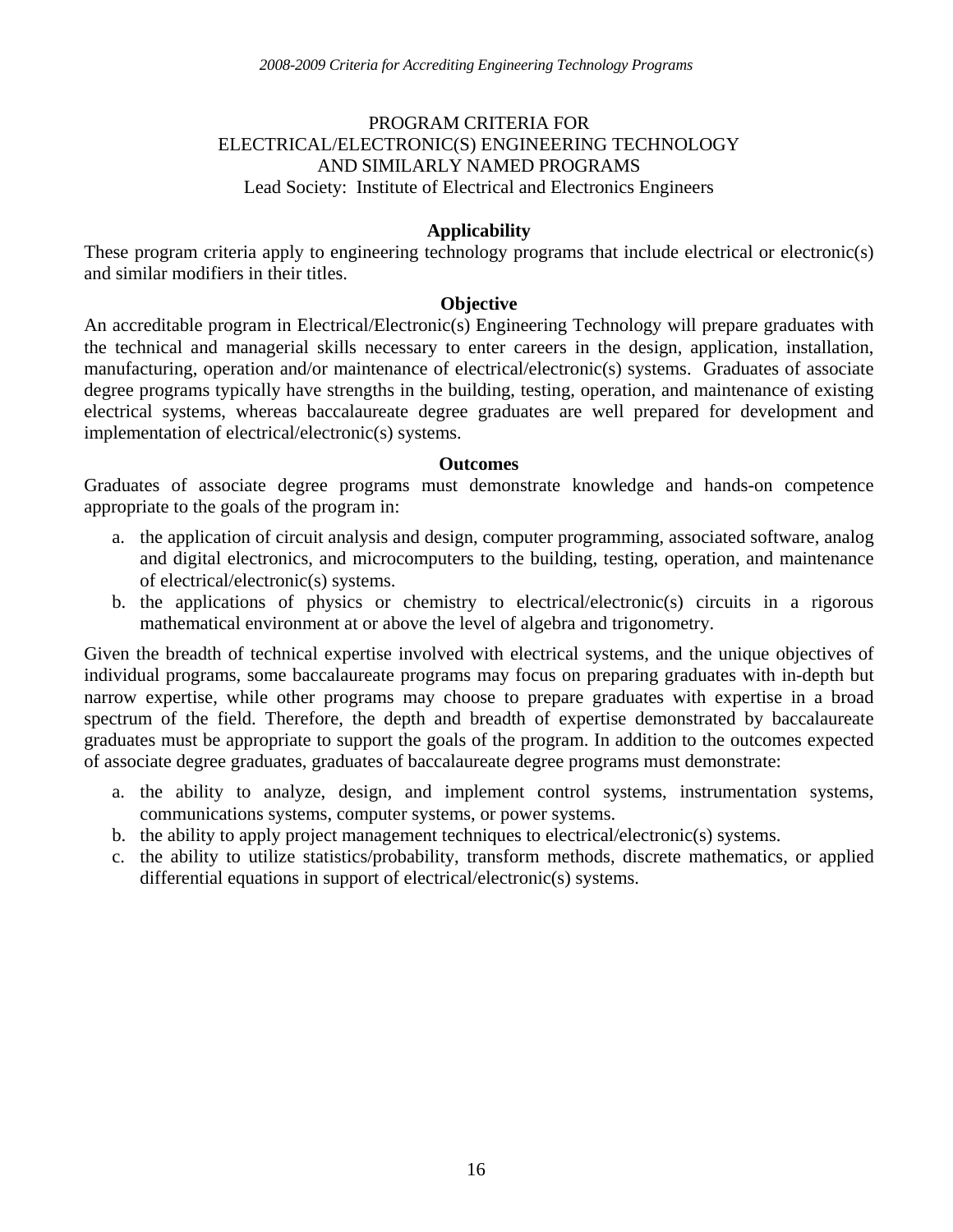## <span id="page-20-0"></span>PROGRAM CRITERIA FOR ELECTROMECHANICAL ENGINEERING TECHNOLGOY AND SIMILARLY NAMED PROGRAMS Lead Society: Institute of Electrical and Electronics Engineers Cooperating Society: American Society of Mechanical Engineers and ISA

## **Applicability**

These program criteria apply to engineering technology programs that include electromechanical or similar modifiers in their title.

#### **Objective**

An accreditable associate degree program in electromechanical engineering technology will typically prepare graduates with the technical skills necessary to enter careers in the building, installation, application, and operation and/or maintenance of electromechanical hardware and software systems. An accreditable baccalaureate degree program in electromechanical engineering technology will typically prepare graduates for applied design, development, and management of electromechanical systems.

#### **Outcomes**

The field of electromechanical engineering technology depends heavily on the integration of electrical, mechanical, computer, and network components to the design, application, operation, and maintenance of electromechanical systems.

#### Accordingly:

Graduates of associate degree programs must demonstrate knowledge and technical competency, appropriate to the objectives of the program, to:

- a. Use computer-aided drafting or design tools to prepare graphical representations of electromechanical systems.
- b. Use circuit analysis, analog and digital electronics, basic instrumentation, and computers to aid in the characterization, analysis, and troubleshooting of electromechanical systems.
- c. Use statics, dynamics (or applied mechanics), strength of materials, engineering materials, and manufacturing processes to aid in the characterization, analysis, and troubleshooting of electromechanical systems.

Graduates of baccalaureate degree programs, in addition to the outcomes required of associate degree graduates and appropriate to the objectives of the program, must also demonstrate competency to:

- a. Use appropriate computer programming languages for operating electromechanical systems.
- b. Use electrical/electronic devices such as amplifiers, motors, relays, power systems, and computer and instrumentation systems for applied design, operation, or troubleshooting electromechanical systems.
- c. Use advanced topics in engineering mechanics, engineering materials, and fluid mechanics for applied design, operation, or troubleshooting of electromechanical systems.
- d. Use basic knowledge of control systems for the applied design, operation. or troubleshooting of electromechanical systems.
- e. Use differential and integral calculus, as a minimum, to characterize the static and dynamic performance of electromechanical systems.
- f. Use appropriate management techniques in the investigation, analysis, and design of electromechanical systems.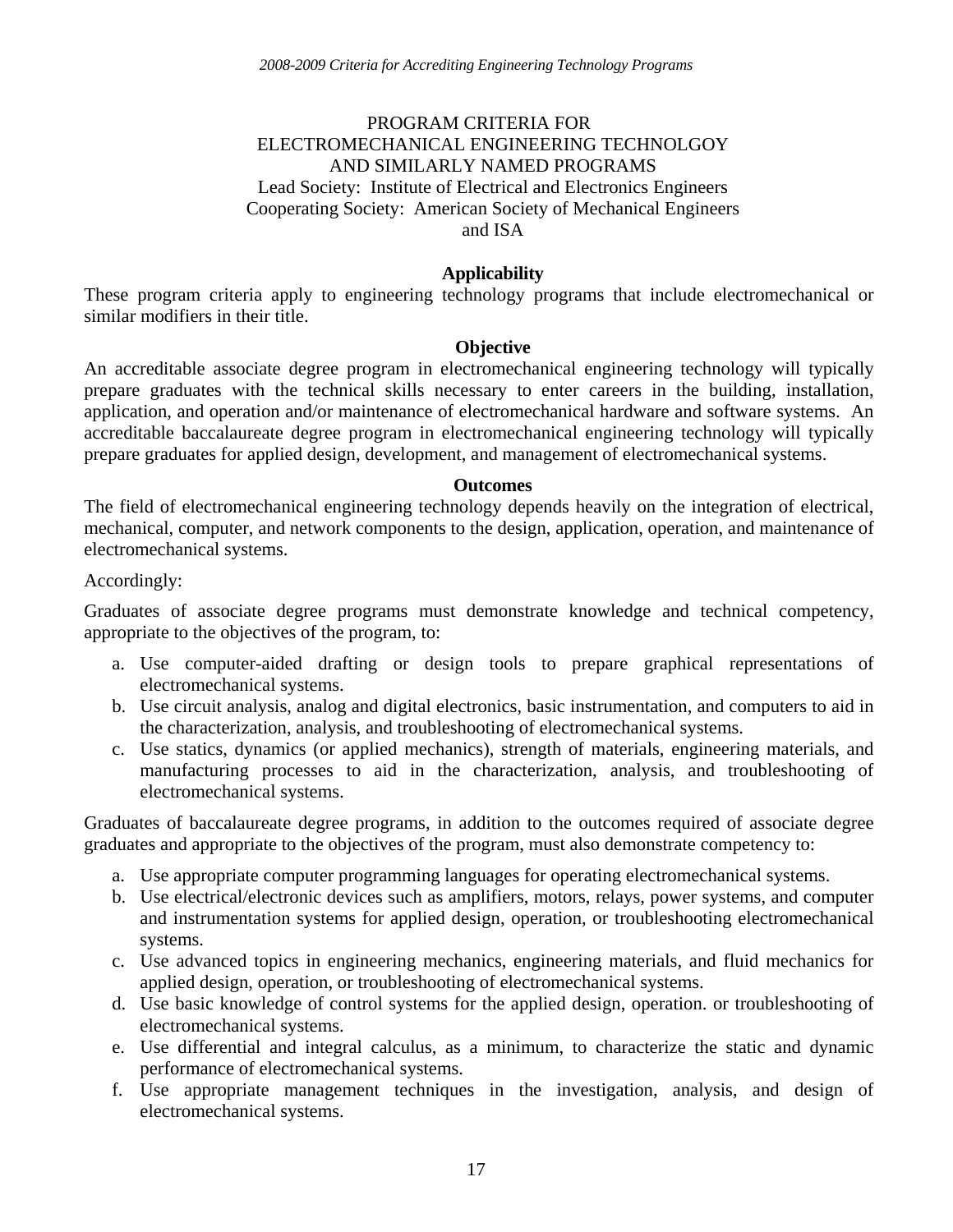## PROGRAM CRITERIA FOR ENGINEERING TECHNOLOGY AND SIMILARLY NAMED PROGRAMS Lead Society: American Society for Engineering Education

<span id="page-21-0"></span>These program criteria apply to engineering technology (without modifiers) and similarly named programs.

There are no program-specific criteria beyond the General Criteria.

# PROGRAM CRITERIA FOR ENVIRONMENTAL ENGINEERING TECHNOLOGY AND SIMILARLY NAMED PROGRAMS Lead Society: American Academy of Environmental Engineers Cooperating Societies: American Institute of Chemical Engineers; American Society of Civil Engineers; American Society of Heating, Refrigerating, and Air Conditioning Engineers; American Society of Mechanical Engineers; SAE International; and Society of Mining, Metallurgy, and Exploration

# **Applicability**

These program criteria apply to engineering technology programs that include environmental and similar modifiers in their title.

# **Objective**

The field of environmental engineering technology is broad, ranging from laboratory measurements to field measurements to design and system operation. An accreditable Environmental Engineering Technology program will prepare graduates to work in one or more specialties as described by the program objectives. Graduates shall understand the concepts of professional practice and the roles and responsibilities of public institutions and private organizations pertaining to environmental engineering technology. Graduates of associate degree programs typically have competence in applied skills, while baccalaureate degree graduates have a deeper understanding and competence in the application of mathematics, physical sciences, and biological science to the field.

## **Outcomes**

The field of environmental engineering technology includes environmental measurements and the design, management, and operation of environmental facilities. Associate degree programs must demonstrate that graduates are capable of applying mathematics and physical science appropriate to the program objectives. Baccalaureate degree programs must demonstrate that graduates, in addition to the outcomes expected of associate degree graduates, are capable of:

- a. applying probability and statistics to data and risk analyses;
- b. formulating material balances;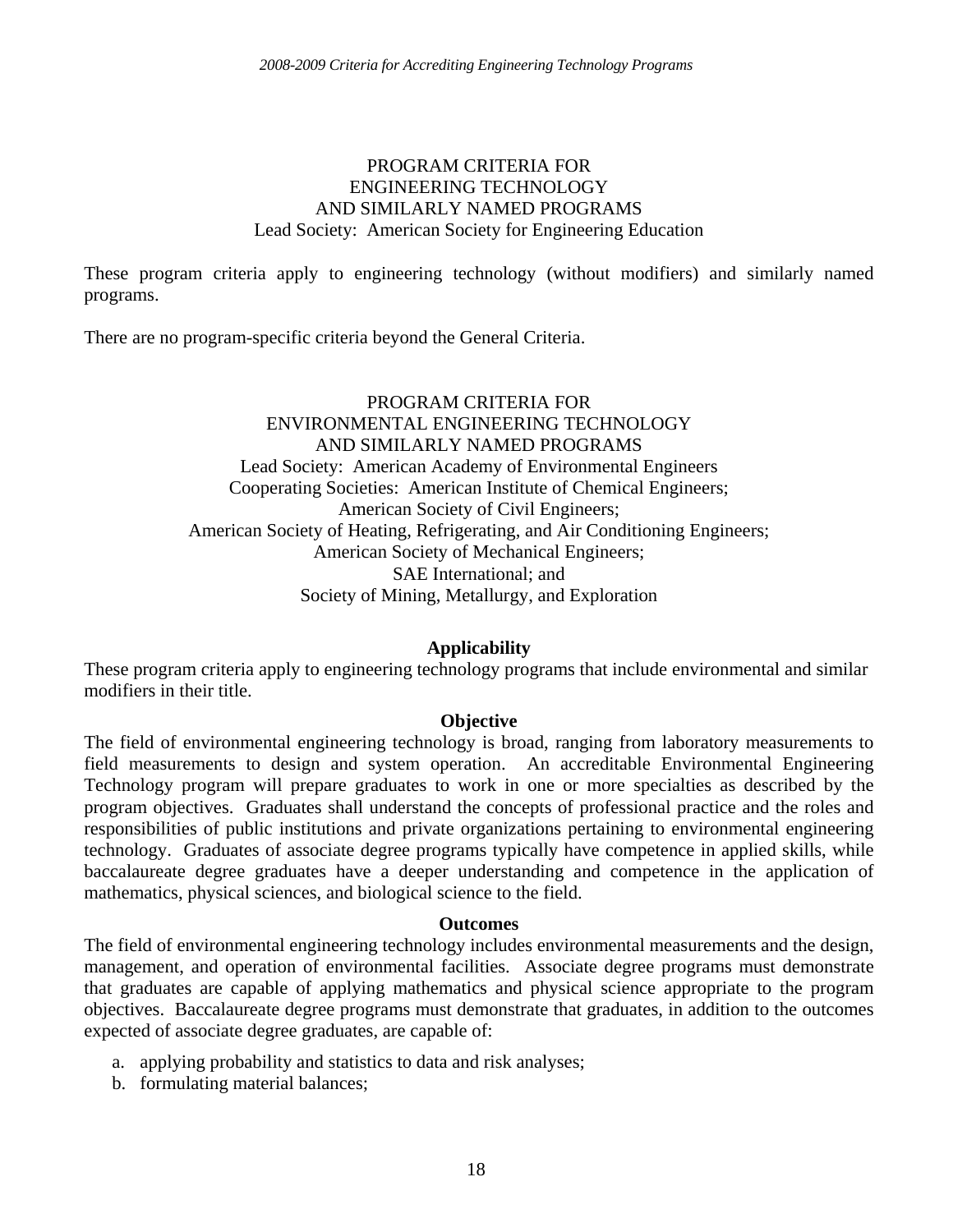<span id="page-22-0"></span>c. applying principles of biological science, chemistry, physics and calculus, to situations relevant to the program objectives.

# PROGRAM CRITERIA FOR INDUSTRIAL ENGINEERING TECHNOLOGY AND SIMILARLY NAMED PROGRAMS Lead Society: Institute of Industrial Engineers

## **Applicability**

These program criteria apply to industrial engineering technology programs and to those with similar modifiers in their titles, leading to either an associate or a baccalaureate degree.

## **Objective**

An accreditable program in Industrial Engineering Technology will prepare graduates with the technical and managerial skills necessary to develop, implement, and improve integrated systems that include people, materials, information, equipment, and energy. Graduates at the associate level will be prepared for immediate employment, but will also be prepared to continue in baccalaureate studies in industrial engineering technology and related upper level studies. Graduates at the baccalaureate level will be prepared for careers in higher levels of system design, integration, and management.

#### **Outcomes**

Graduates must demonstrate the ability to accomplish the integration of systems using appropriate analytical, computational, and application practices and procedures.

Graduates at the baccalaureate level must demonstrate the ability to apply knowledge of probability, statistics, engineering economic analysis and cost control, and other technical sciences and specialties necessary in the field of industrial engineering technology.

Graduates must be able to accomplish the integration of systems using appropriate analytical, computational and application practices and procedures.

## PROGRAM CRITERIA FOR INFORMATION ENGINEERING TECHNOLOGY AND SIMILARLY NAMED PROGRAMS Lead Society: Institute of Electrical and Electronics Engineers Cooperating Society: CSAB

## **Applicability**

These program criteria apply to engineering technology programs that include information and similar modifiers in their titles. The program title must include the words "engineering technology".

#### **Objective**

An accreditable program in Information Engineering Technology will prepare graduates with the technical and project management skills necessary to enter careers in the design, application, installation, operation and/or maintenance of computer systems, networks, and telecommunications systems dedicated to the processing and transfer of information. Graduates of associate degree programs typically have strengths in the building, testing, operation, and maintenance of existing hardware and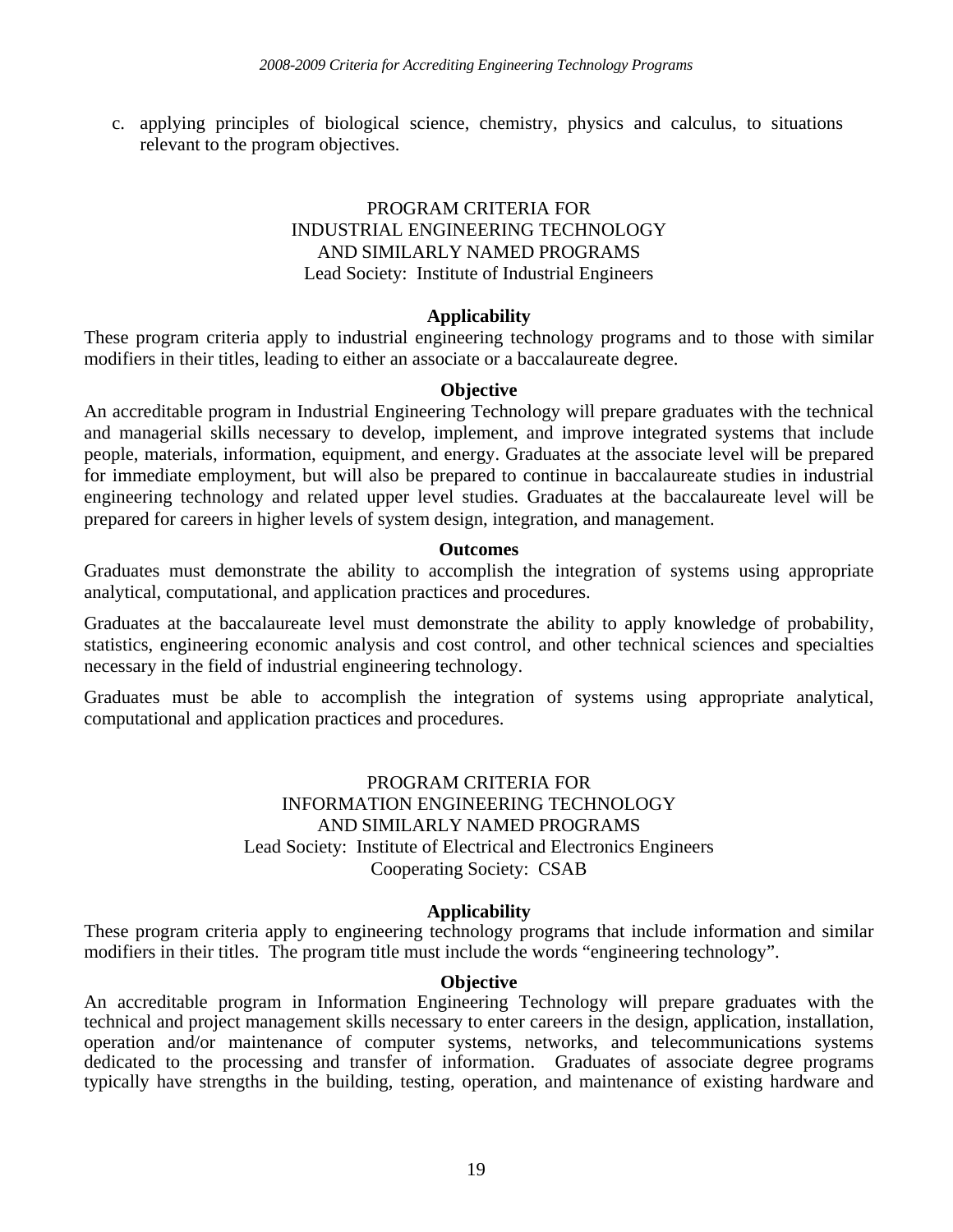<span id="page-23-0"></span>software systems, whereas baccalaureate degree graduates normally are well prepared for design, development, and management.

## **Outcomes**

The field of Information Engineering Technology depends heavily on the application of computer and network components for use in the processing, analysis, and transfer of information. Accordingly:

Graduates of associate degree programs must demonstrate knowledge and hands-on competence appropriate to the goals of the program in:

- a. the application of computer and network hardware, operating systems, system and network administration, programming languages, applications software, and databases in the building, testing, operation, and maintenance of hardware and software systems.
- b. the application of electrical, electronic, telecommunications, and digital signal propagation fundamentals in the building, testing, operation, and maintenance of hardware and software systems.

Given the breadth of technical expertise involved with information systems, and the unique objectives of individual programs, some baccalaureate programs may focus on preparing graduates with in-depth but narrow expertise, while other programs may choose to prepare graduates with expertise in a broad spectrum of the field. Therefore, the depth and breadth of expertise demonstrated by baccalaureate graduates must be appropriate to support the goals of the program. In addition to outcomes expected of associate degree graduates, graduates of baccalaureate degree programs must demonstrate:

- a. the ability to design, implement, maintain and provide for the security of facilities involved with the processing and transfer of information
- b. the ability to apply project management techniques to facilities that process and transfer information
- c. the ability to apply discrete mathematics, and probability and statistics in the support of facilities that process and transfer information.

# PROGRAM CRITERIA FOR

INSTRUMENTATION AND CONTROL SYSTEMS ENGINEERING TECHNOLOGY AND SIMILARLY NAMED PROGRAMS Lead Society: ISA

## **Applicability**

These program criteria apply to engineering technology programs that include "instrumentation", "measurement", "metrology", "control", "robotics", "automation", and similar modifiers in their titles.

## **Objective**

An accreditable program in instrumentation and control systems engineering technology will prepare graduates with the technical and managerial skills necessary to enter careers in design, manufacturing, marketing, operations, and maintenance in the fields of measurement, control, robotics, and automation engineering technology. Graduates of associate degree programs, as a result of extensive laboratory experience in component/device operation, calibration and interconnection, have strengths in their knowledge of operations, maintenance, and manufacturing. Baccalaureate degree graduates are qualified to undertake the design and specification of control systems and for the subsequent management of their installation and operation.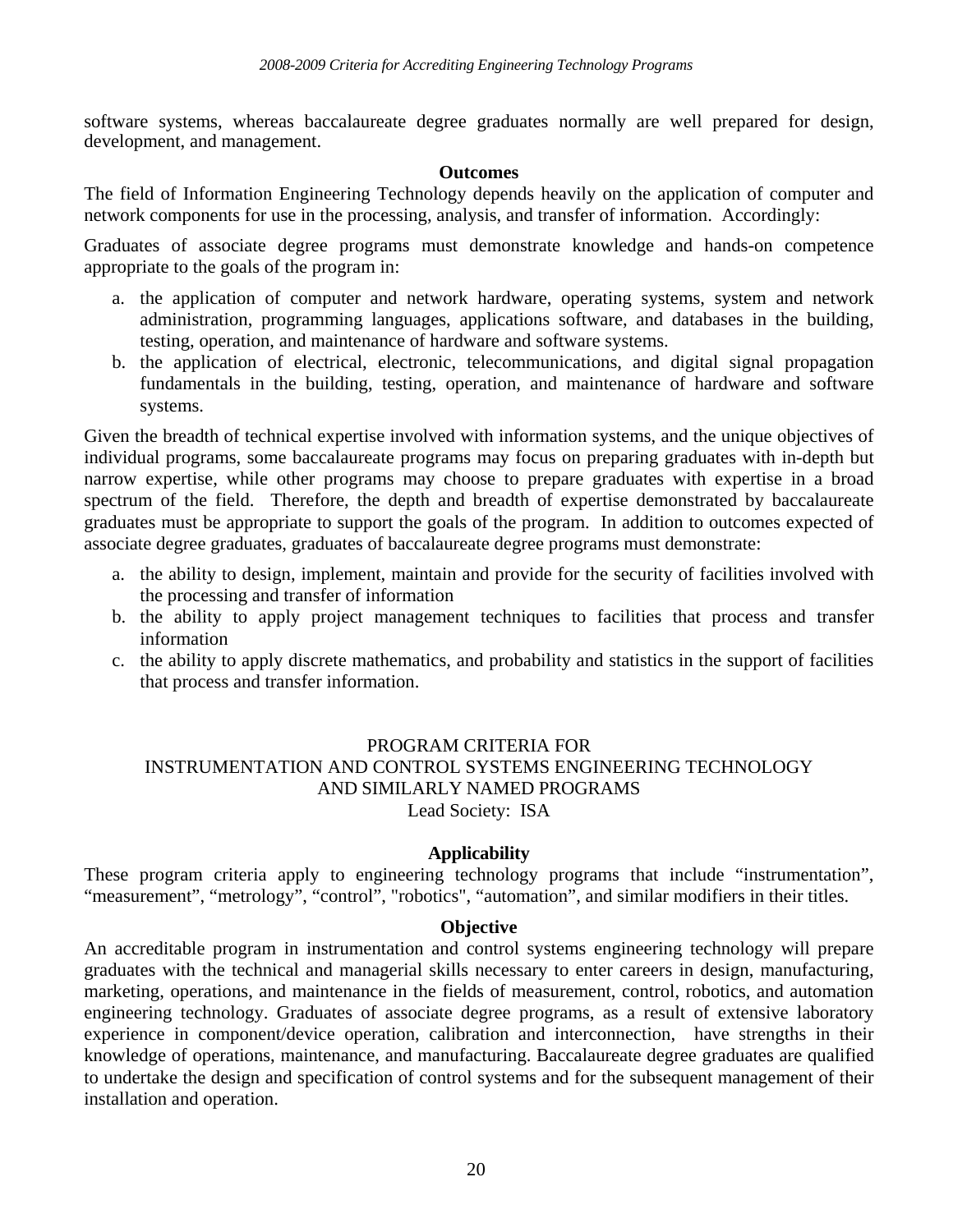# **Outcomes**

The field of instrumentation and control systems engineering technology is heavily dependent on the application of computers in the analysis, design, and operation of manufacturing and processing facilities. The program must demonstrate that graduates have the ability to:

- a. apply concepts of automatic control, including measurement, feedback and feedforward regulation for the operation of continuous and discrete systems,
- b. design and implement systems utilizing analog and/or digital control devices,
- c. apply the concepts of chemistry, physics, and electricity/electronics to measurement and control systems,
- d. apply the concepts of digital and microprocessor systems and functionality of system components/devices for the automation of processes,
- e. apply the concepts of measurements and sensor selection, and
- f. communicate the technical details of control systems using current techniques and graphical standards.

In addition, baccalaureate graduates must demonstrate the ability to

- a. apply the concepts of mechanics, fluid mechanics, and heat transfer to the design of process control systems, and
- b. understand and utilize programmable logic controllers (PLC), distributed control systems (DCS) and supervisory control systems for control of manufacturing and processing systems.

Mathematics forms the basis for design, synthesis and analysis in the field of instrumentation and control engineering technology. Associate degree graduates must demonstrate the ability to apply algebra, trigonometry, and elementary calculus in the installation, calibration and trouble-shooting of control systems. Baccalaureate graduates must demonstrate proficiency in the utilization of differential and integral calculus and ordinary differential equations in the design, analysis, and performance assessment of control systems.

In the field of instrumentation and control engineering technology, management and technology are often inextricably intertwined. Therefore

- a. associate degree graduates must demonstrate the ability to recognize and apply the fundamental concepts of economics and management to problems in automatic control systems, and
- b. baccalaureate degree graduates must demonstrate the ability to utilize modern and effective management skills for performing investigation, analysis, and synthesis in the implementation of automatic control systems.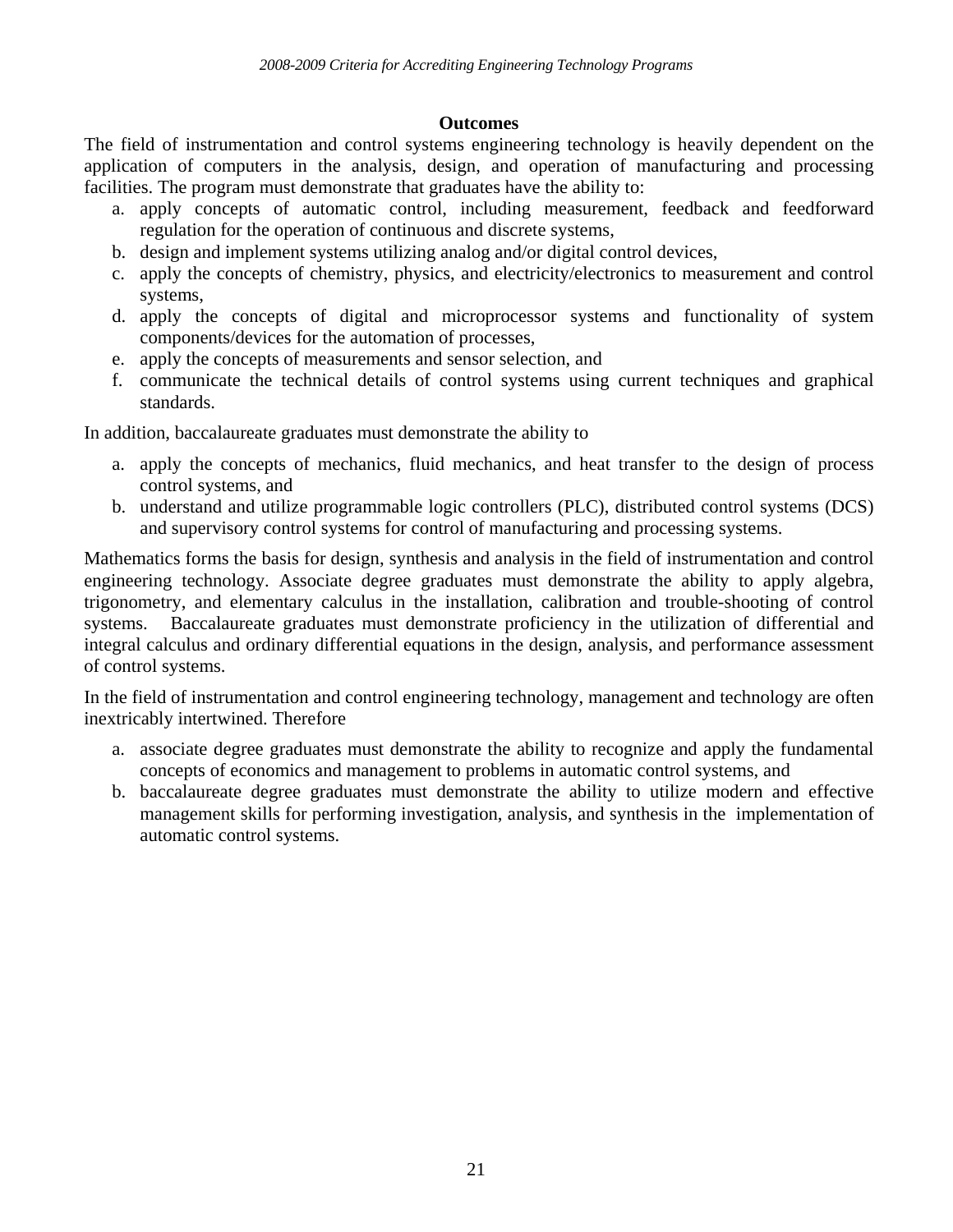## PROGRAM CRITERIA FOR MANUFACTURING ENGINEERING TECHNOLOGY AND SIMILARLY NAMED PROGRAMS Lead Society: Society of Manufacturing Engineers

## **Applicability**

<span id="page-25-0"></span>These program criteria apply to engineering technology programs that include "manufacturing" and modifiers in their titles.

#### **Objective**

An accreditable baccalaureate degree program in manufacturing engineering technology will prepare graduates with technical and leadership skills necessary to enter careers in process and systems design, manufacturing operations, maintenance, technical sales or service functions in a manufacturing enterprise. Graduates of associate degree programs typically have strengths in manufacturing operations, maintenance and service functions.

#### **Outcomes**

Programs must demonstrate that graduates are prepared for careers centered on the manufacture of goods. In this context, 'manufacturing' is a process or procedure through which plans, materials, personnel, and equipment are transformed in some way that adds value.

Graduates must demonstrate the ability to apply the technologies of materials, manufacturing processes, tooling, automation, production operations, maintenance, quality, industrial organization and management, and statistics to the solution of manufacturing problems.

 Graduates must demonstrate the ability to successfully complete a comprehensive design project related to the field of manufacturing.

# PROGRAM CRITERIA FOR MARINE ENGINEERING TECHNOLOGY AND SIMILARLY NAMED PROGRAMS

Lead Society: Society of Naval Architects and Marine Engineering

## **Applicability**

These program criteria apply to engineering technology programs that include marine and similar modifiers in their titles.

## **Objective**

An accreditable program will prepare graduates with the technical and managerial skills necessary to enter a variety of different careers in the field of marine engineering technology. Graduates of associate degree programs must have strengths in their knowledge of operations, maintenance, and manufacturing, while baccalaureate degree graduates must also be well prepared for design and management in marine engineering technology.

#### **Outcomes**

The field of marine engineering technology is dependent on the application of the technical sciences to marine equipment, systems, and vehicles.

The program must demonstrate that the baccalaureate degree graduates are proficient in applying the principles of college-level physics and chemistry to problems associated with marine equipment, systems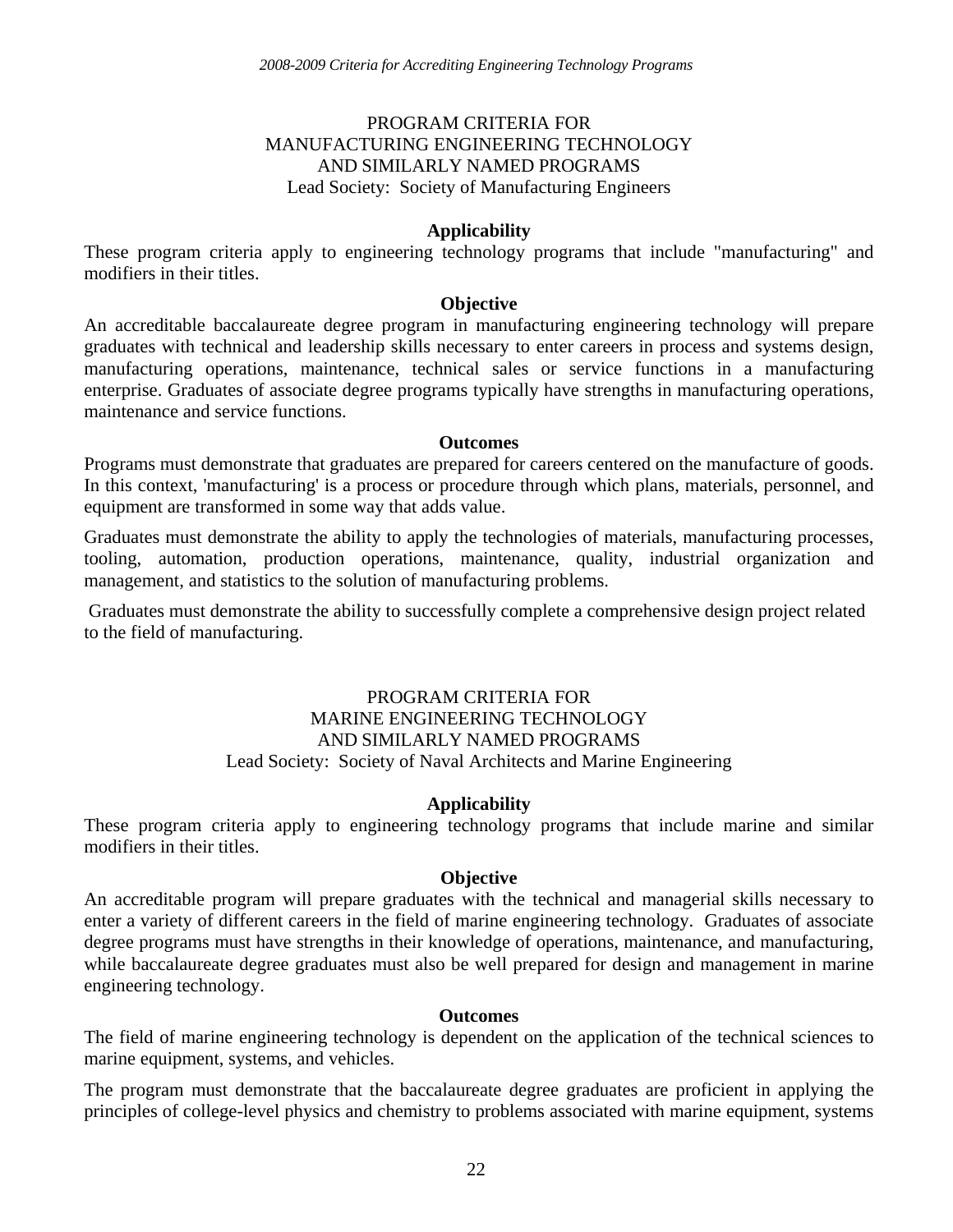<span id="page-26-0"></span>and vehicles. The program must demonstrate that associate degree graduates are proficient in applying the principles of college-level physics to problems associated with marine equipment, systems and vehicles. The nature and level of proficiency must be appropriate to the program objectives.

The program must demonstrate that graduates are proficient in applying the principles of fluid mechanics, hydrostatic stability, solid mechanics, materials, dynamics, and energy systems to marine equipment, systems and vehicles. The nature and level of proficiency must be appropriate to the program objectives.

Knowledge of modern instrumentation and proper laboratory practices is important in the field of marine engineering technology. The program must demonstrate that graduates are proficient in (a) the use and application of instrumentation for measuring physical phenomena related to naval architecture and/or marine engineering technology, and (b) the design of experiments, data collection, analysis, and formal report writing.

The program must demonstrate that graduates are proficient in the operation, maintenance, analysis, and management of modern marine power plants and associated marine auxiliary equipment and systems. The program must also demonstrate that graduates are proficient in the use of design manuals, material/equipment specifications, and industry regulations applicable to marine engineering technology. The nature and level of proficiency must be appropriate to the program objectives.

## PROGRAM CRITERIA FOR MECHANICAL ENGINEERING TECHNOLOGY AND SIMILARLY NAMED PROGRAMS Lead Society: American Society of Mechanical Engineers

# **Applicability**

These program criteria apply to engineering technology programs that include mechanical and similar modifiers in their titles.

## **Objective**

An accreditable program in Mechanical Engineering Technology will prepare graduates with knowledge, problem solving ability, and hands-on skills to enter careers in the design, installation, manufacturing, testing, evaluation, technical sales, or maintenance of mechanical systems. Level and scope of career preparation will depend on the degree level and specific program orientation. Graduates of associate degree programs typically have strengths in specifying, installing, fabricating, testing, documenting, operating, selling, or maintaining basic mechanical systems, whereas baccalaureate degree graduates typically have strengths in the analysis, applied design, development, implementation, or oversight of more advanced mechanical systems and processes.

#### **Outcomes**

The mechanical engineering technology discipline encompasses the areas (and principles) of materials, applied mechanics, computer-aided drafting/design, manufacturing, experimental techniques/procedure, analysis of engineering data, machine/mechanical design/analysis, conventional or alternative energy system design/analysis, power generation, fluid power, thermal/fluid system design/analysis, plant operation, maintenance, technical sales, instrumentation/control systems, and heating, ventilation, and air conditioning (HVAC), among others. As such, programs outcomes, based on specific program objectives, may have a narrower focus with greater depth, selecting fewer areas, or a broader spectrum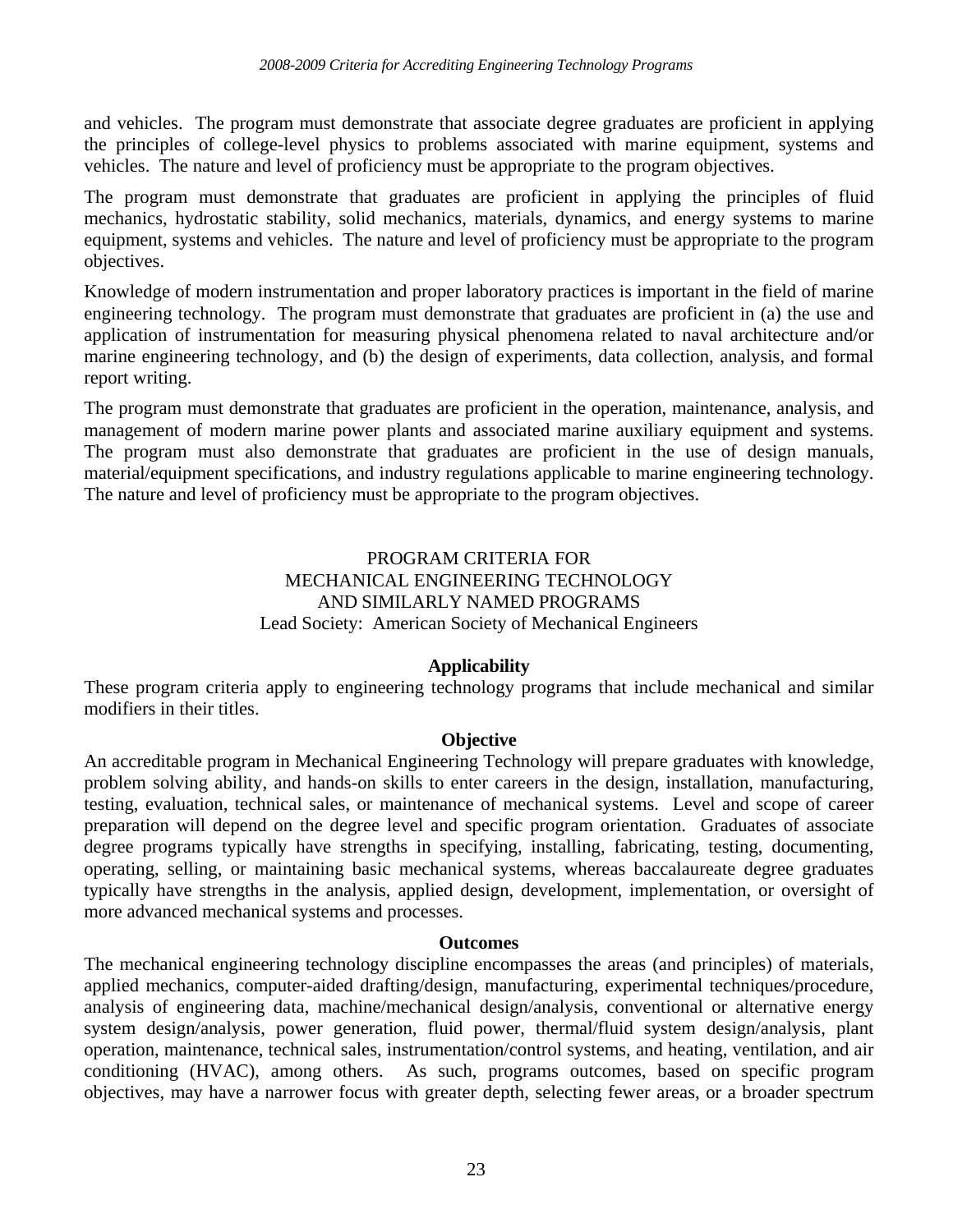<span id="page-27-0"></span>approach with less depth, drawing from multiple areas. However, all programs must demonstrate an applied basis in engineering mechanics/sciences.

Associate degree programs must demonstrate that graduates can apply specific program principles to the specification, installation, fabrication, test, operation, maintenance, sales, or documentation of basic mechanical systems depending on program orientation and the needs of their constituents.

Baccalaureate degree programs must demonstrate that graduates can apply specific program principles to the analysis, design, development, implementation, or oversight of more advanced mechanical systems or processes depending on program orientation and the needs of their constituents.

# PROGRAM CRITERIA FOR NUCLEAR ENGINEERING TECHNOLOGY AND SIMILARLY NAMED PROGRAMS Lead Society: American Nuclear Society

## **Applicability**

These program criteria apply to Nuclear Engineering Technology programs and those with similar modifiers in their titles, leading to either an associate or a baccalaureate degree.

## **Objective**

An accreditable program in Nuclear Engineering Technology will prepare graduates with knowledge, skills, and problem-solving abilities required to enter careers in those parts of the nuclear industry served by the program. Graduates of programs in nuclear engineering technology will have strengths in the areas of nuclear processes, nuclear systems, and radiological safety, developed from an understanding of the fundamental principles, conservation laws, and rate processes of the physical sciences.

## **Outcomes**

The nature and level of competencies demonstrated by graduates must be appropriate to the goals of the program and the needs of those parts of the nuclear industry served by graduates of the program.

The ability to solve problems that arise in nuclear engineering technology requires a thorough understanding of nuclear systems and radiological safety. Graduates must demonstrate a comprehension of radiation protection procedures, currently applicable rules and regulations, maintenance, control, and quality assurance pertaining to the operation of nuclear systems. Graduates also must demonstrate an understanding of nuclear processes and operations, the human interface in operations, and the performance and maintenance of nuclear systems.

Much of Nuclear Engineering Technology involves the translation of engineering ideas and concepts into functioning nuclear devices, machines, structures, and systems. Graduates must demonstrate the ability to apply manuals, handbooks, material/equipment specifications, and computers in the solution of design problems related to current nuclear technology.

The basic sciences and mathematics are vital tools for problem solving in nuclear engineering technology. Graduates must demonstrate the ability to apply college-level algebra, trigonometry, introductory calculus, and the basic sciences (including physics) to the solution of problems commonly encountered in nuclear engineering technology.

The technical sciences provide the foundation for understanding the principles of nuclear technology. Graduates must demonstrate the ability to solve problems using the fundamental principles, conservation laws, and rate processes of the physical sciences that are applicable to nuclear systems.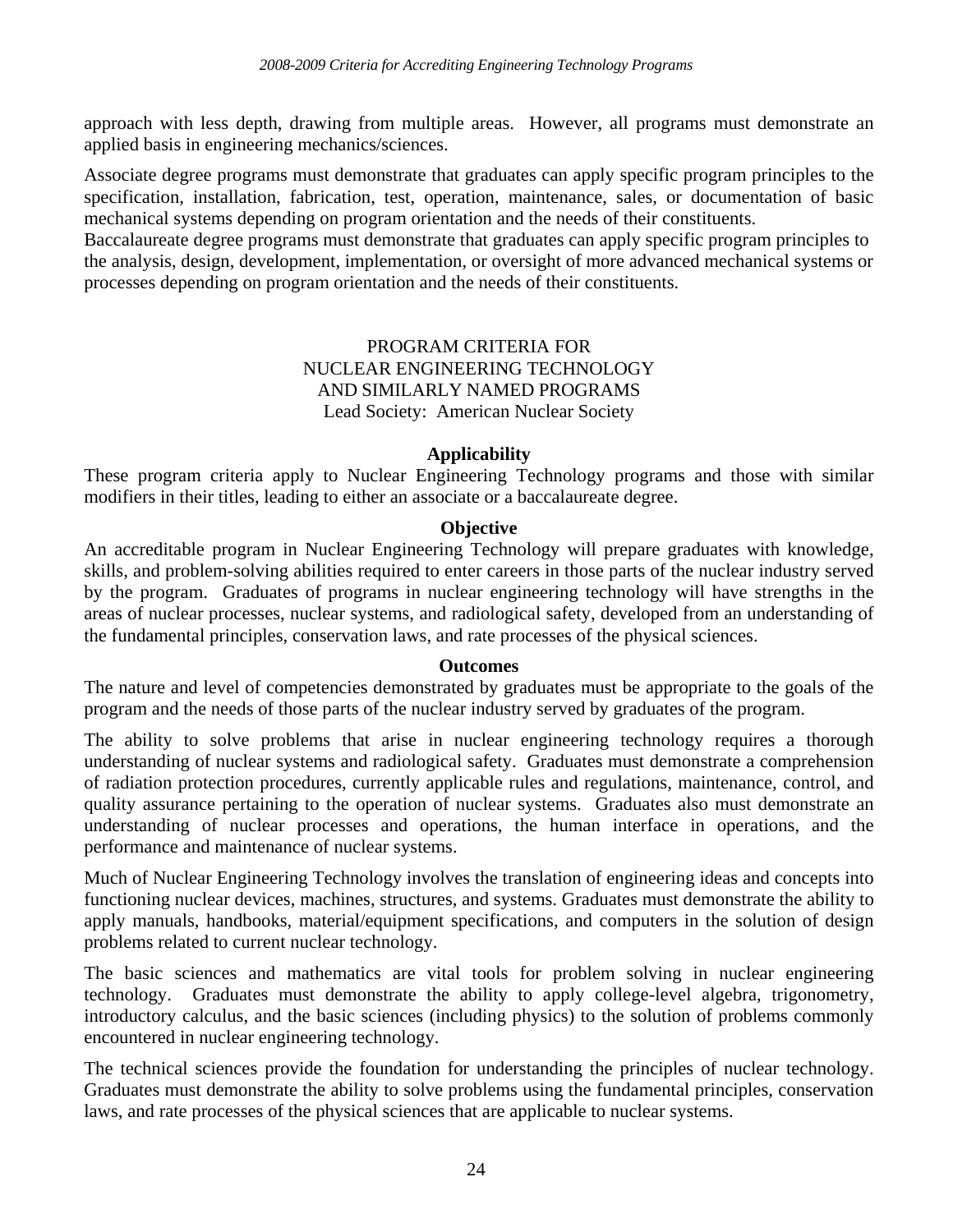<span id="page-28-0"></span>A hallmark of Nuclear Engineering Technology education is the applications-oriented nature of the learned capabilities. Graduates must also be able to conduct, analyze, and interpret laboratory experiments related to the technical sciences and the appropriate technical specialties within the nuclear industry served by the program.

The learned capabilities in nuclear technology that are acquired in an upper-division program should either make use of and be built upon the learned capabilities acquired in the lower-division-program, or be new capabilities that were not developed in the lower-division-program. In addition, graduates of baccalaureate programs must demonstrate competence in applying the advanced mathematics, including differential/integral calculus, to the solution of problems commonly encountered in the nuclear industry served by the program. In solving design problems related to nuclear technology, graduates should demonstrate the ability to balance effort, accuracy, and confidence limit estimates. Graduates also must demonstrate an understanding of the relationship between design and the operation of nuclear systems.

# PROGRAM CRITERIA FOR SURVEYING/GEOMATICS ENGINEERING TECHNOLOGY AND SIMILARLY NAMED PROGRAMS Lead Society: American Congress on Surveying and Mapping Cooperating Society: American Society of Civil Engineers

# **Applicability**

These program criteria apply to engineering technology programs that include surveying or geomatics and similar modifiers in their title.

## **Objective**

An accreditable program in Surveying/Geomatics Engineering Technology will prepare graduates with the technical skills necessary to enter careers in boundary and/or land surveying, geographic and/or land information systems, engineering project surveying, photogrammetry, mapping and geodesy, remote sensing, or other related areas. The level and scope of career preparation will depend on the degree level and specific program orientation. Graduates of associate degree programs typically have strengths in utilizing measurement technologies and field mapping, and possess the ability to interpret basic land records and prepare maps and plats; whereas baccalaureate degree graduates possess a stronger background in geodetic science, photogrammetry and remote sensing, and data analysis, and are prepared to design and select appropriate measurement systems, analyze positional accuracy in conformance with appropriate standards, prepare land records and plats to meet legal requirements, and manage surveying/geomatics activities.

#### **Outcomes**

Associate degree programs must demonstrate that graduates are capable of:

- a. Utilizing modern measurement technologies to acquire spatial data;
- b. Employing industry-standard software to solve technical problems;

Baccalaureate degree programs must demonstrate that graduates, in addition to the competencies above, are capable of:

- a. Applying technical concepts to the design of measurement systems to meet project requirements;
- b. Analyzing data for conformance with precision and accuracy requirements;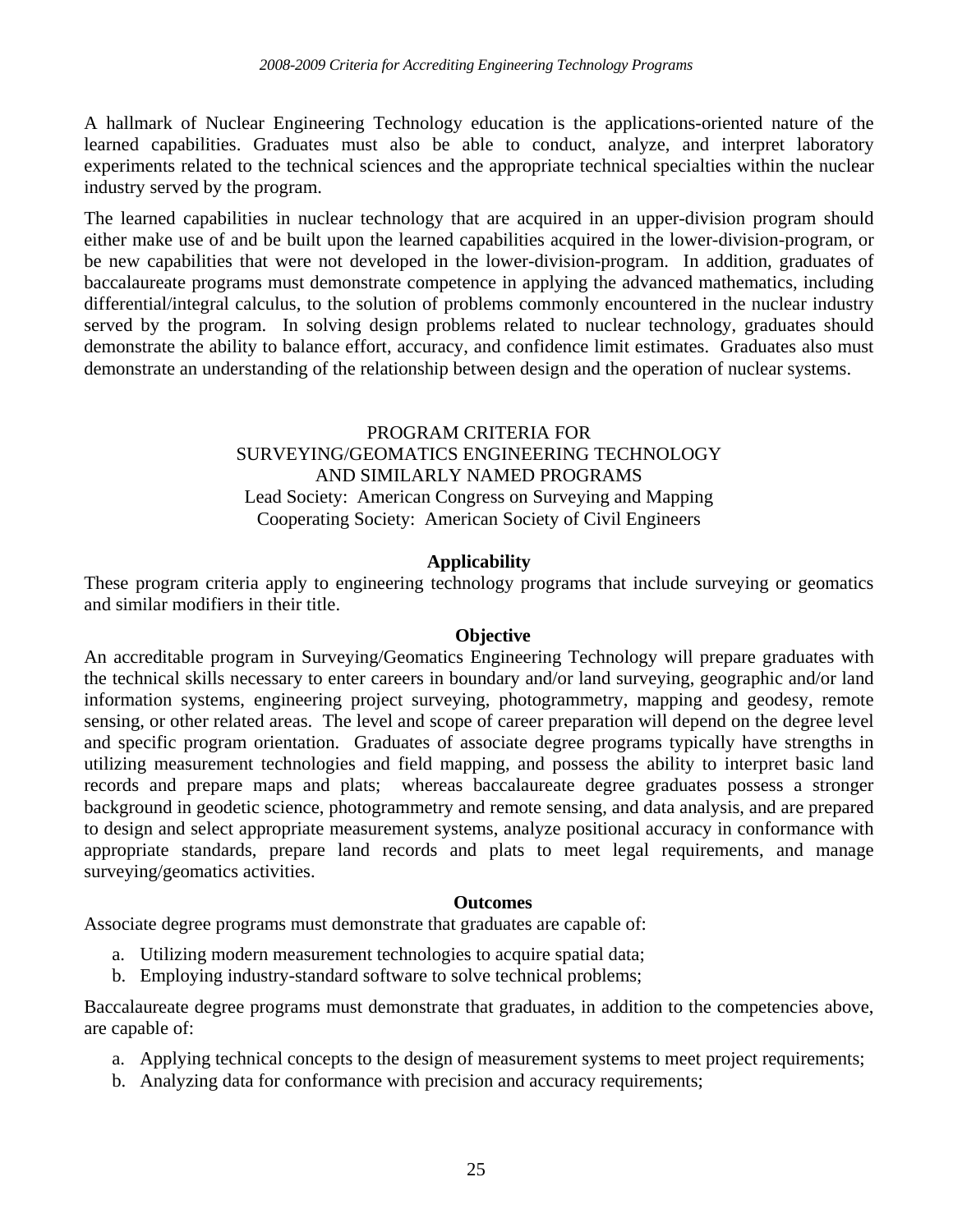<span id="page-29-0"></span>c. Performing standard analysis and design in at least one of the recognized technical specialties within surveying/geomatics technology that are appropriate to the goals of the program. The specialties include boundary and/or land surveying geographic and/or land information systems, engineering project surveying, photogrammetry, mapping and geodesy, and other related areas.

## PROGRAM CRITERIA FOR TELECOMMUNICATIONS ENGINEERING TECHNOLOGY AND SIMILARLY NAMED PROGRAMS Lead Society: Institute of Electrical and Electronics Engineers

## **Applicability**

These program criteria apply to engineering technology programs that include telecommunications and similar modifiers in their titles.

#### **Objective**

An accreditable program in Telecommunications Engineering Technology will prepare graduates with the technical and managerial skills necessary to enter careers in the design, application, installation, management, operation, and/or maintenance of telecommunication systems. Graduates of associate degree programs typically have strengths in the building, testing, operation, and maintenance of existing telecommunications systems, whereas baccalaureate degree graduates are well prepared for development and implementation of telecommunications systems.

#### **Outcomes**

Graduates of associate degree programs must demonstrate knowledge and hands-on competence appropriate to the goals of the program in:

- a. the application of electric circuits, computer programming, associated software, analog and digital electronics, voice and data communications, and the principles of telecommunications systems in the solution of telecommunications problems.
- b. the applications of physics to telecommunications systems in a rigorous mathematical environment at or above the level of algebra and trigonometry.

In addition to the above, graduates of baccalaureate degree programs must demonstrate:

- a. the ability to analyze, design, and implement telecommunications systems.
- b. the ability to analyze and implement switching technologies, wide area networking technologies, and policy.
- c. the ability to manage, design, and plan wide area networks.
- d. the ability to utilize statistics/probability, transform methods, or applied differential equations in support of telecommunication systems and wide area networks.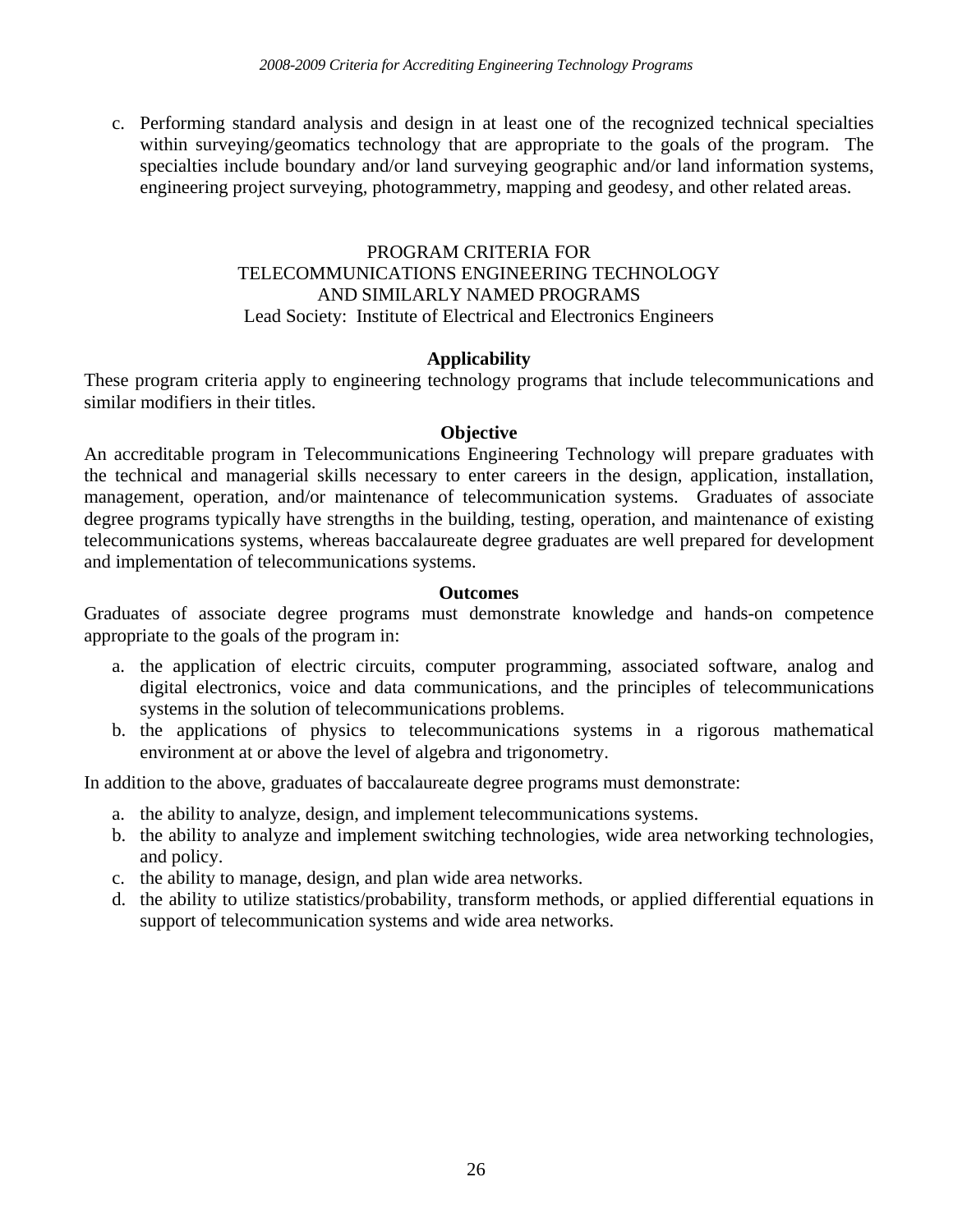# PROPOSED CHANGES TO THE CRITERIA

<span id="page-30-0"></span>The following section presents proposed changes to these criteria. These proposals were approved by the Technology Accreditation Commission (TAC) and were brought before the ABET Board of Directors on November 3, 2007 for preliminary approval. Before being approved for final implementation in the accreditation process, these proposals are published here for circulation among the institutions with accredited programs and other interested parties for review and comment.

Comments will be considered until June 15, 2008. The ABET Board of Directors will determine, based on the comments received and on the advice of the TAC, the content of the adopted criteria. The adopted criteria will then become effective following the ABET Board of Directors Meeting in the fall of 2008 and will first be applied by the TAC for accreditation actions during the 2009-2010 academic year.

Comments relative to the proposed criteria changes should be addressed to: Accreditation Director, Accreditation Board for Engineering and Technology, Inc., 111 Market Place, Suite 1050, Baltimore, MD 21202-4012.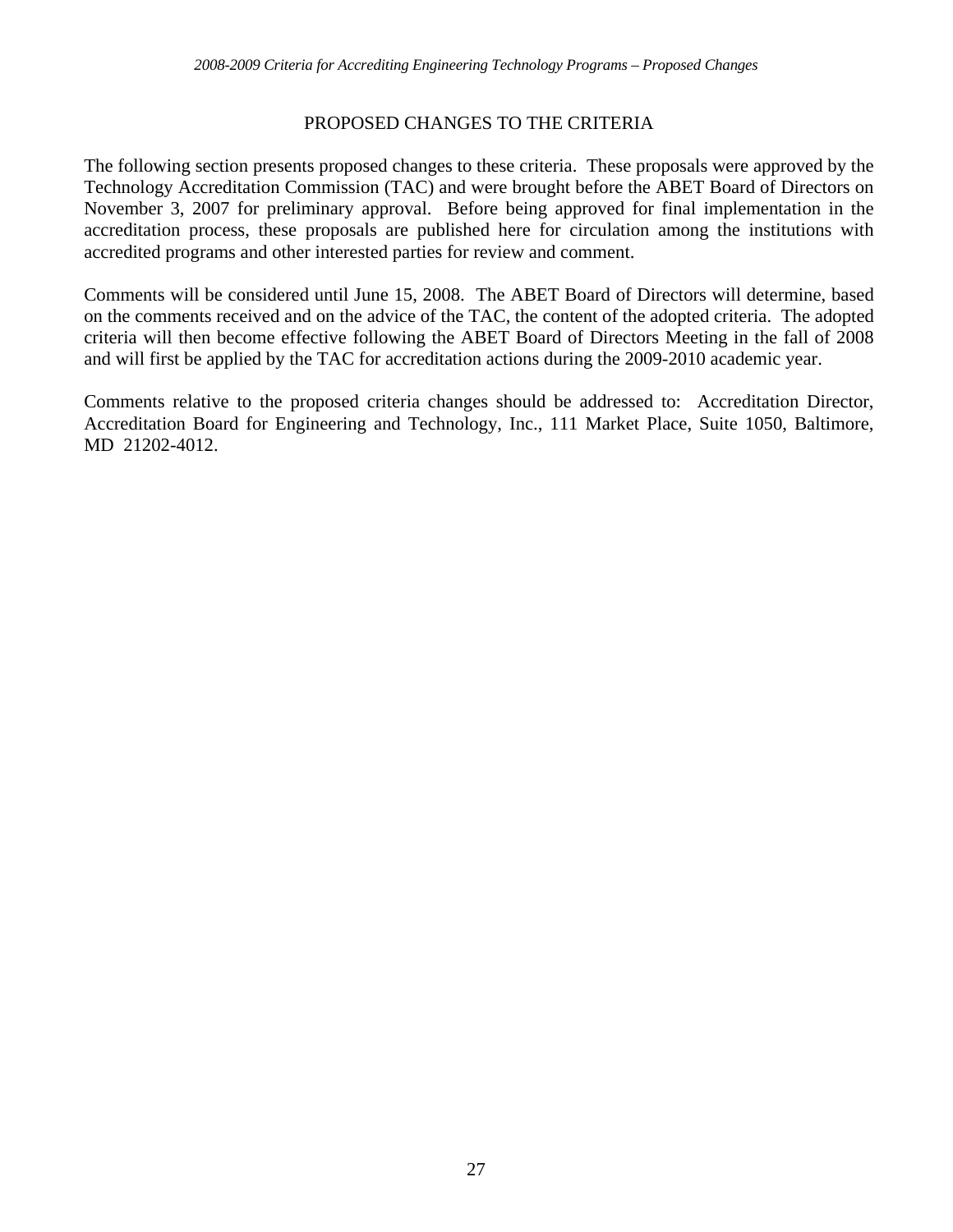# PROPOSED PROGRAM CRITERIA FOR BIOENGINEERING TECHNOLOGY AND SIMILARLY NAMED PROGRAMS

Lead Society: Biomedical Engineering Society

Cooperating Societies: American Institute of Chemical Engineers,

American Society of Agricultural and Biological Engineers, American Society of Mechanical Engineers, Institute of Electrical and Electronics Engineers, and National Institute of Ceramic Engineers

## **Applicability**

These program criteria apply to engineering technology programs that include bioengineering, biomedical, medical electronics, biomedical equipment and similar modifiers in their titles.

## **Objective**

An accreditable program in Bioengineering Technology will prepare graduates with the technical skills necessary to enter careers in the design, application, installation, operation and/or maintenance of biomedical equipment. Graduates of associate degree programs typically have strengths in the building, testing, operation, and maintenance of existing biomedical equipment or systems, whereas baccalaureate degree graduates are well prepared for development and implementation of biomedical equipment or systems.

#### **Outcomes**

Graduates of associate degree programs must demonstrate knowledge and hands-on competence appropriate to the goals of the program in:

- a. the application of circuit analysis and design, analog and digital electronics, microcomputers, bioengineering systems, and safety in the building, testing, operation, and maintenance of biomedical equipment.
- b. the applications of physics, chemistry, and biological sciences to building, testing, operation, and maintenance of biomedical equipment in a rigorous mathematical environment at or above the level of algebra and trigonometry.

In addition to the above, graduates of baccalaureate degree programs must demonstrate:

- a. the ability to analyze, design, and implement bioengineering systems.
- b. the ability to utilize statistics/probability, transform methods, discrete mathematics, or applied differential equations in support of bioengineering systems.
- c. An understanding of the clinical application of biomedical equipment.